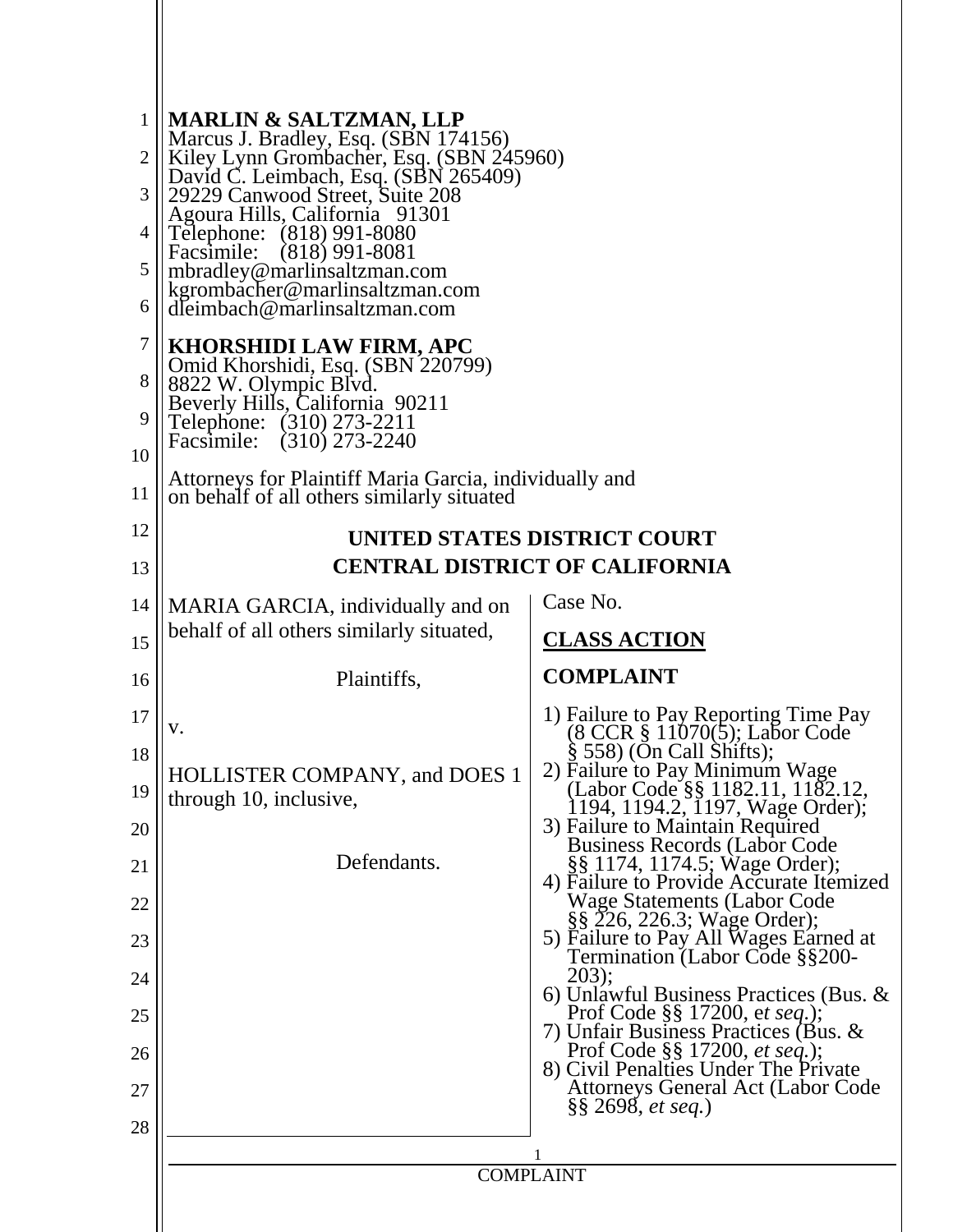1

### **PRELIMINARY STATEMENT**

2 3 4 COMES NOW, Plaintiff Maria Garcia ("Plaintiff"), individually and on behalf of all others similarly situated, complain and allege against Hollister Company ("Defendant") the following:

5 6 7 8 1. Plaintiff brings this proposed class action on behalf of herself and all similarly situated individuals, pursuant to Federal Rule of Civil Procedure 23, against Defendant for damages suffered as a result of Defendants' unlawful and unfair employment practices.

9 10 11 12 13 14 15 16 2. Plaintiff and putative class members were or are employed by Defendant, and were denied minimum wage and reporting time compensation as required by governing wage orders and California law. Moreover, for those employees who no longer work for Defendant, Defendant failed to timely pay those employees all compensation due and owing upon termination or resignation. All of these claims result in additional derivative violations of the California Labor Code. Furthermore, Defendant's scheduling policies, practices and procedures are unlawful and unfair under California's Unfair Competition Law (the "UCL").

17

18 3. As a result of Defendant's unlawful and unfair employment practices, Plaintiff seeks monetary and injunctive relief for themselves and the putative class.

19

#### **PARTIES**

20 21 22 23 4. At all relevant times herein, Plaintiff was and is a resident and citizen of the State of California, County of Los Angeles. From August of 2013 until October of 2014, Plaintiff worked as a retail sales clerk at a Hollister retail store in Los Angeles, California.

24 25 26 27 5. Defendant Hollister Company is a corporation duly organized and existing under the laws of the State of Delaware, with its principal place of business in Ohio. Hollister Company owns and operates Hollister retail clothing stores.

28

6. Defendant suffered or permitted Plaintiff to work and/or exercised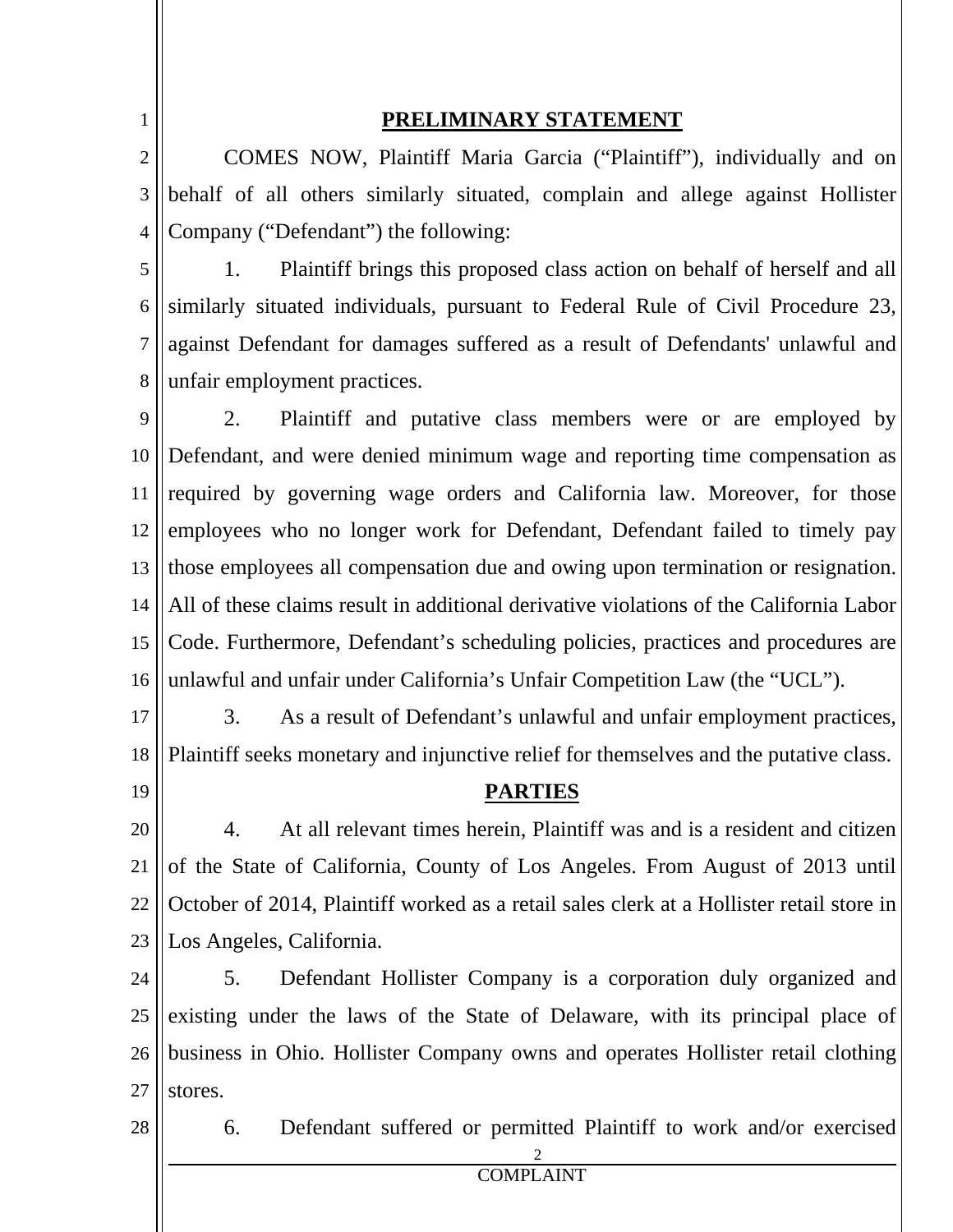1 2 3 4 control over the wages, hours, or working conditions of Plaintiff and the proposed class members, as alleged herein. Defendant drafted and implemented the written policies and procedures applicable in each retail store described herein, including those policies concerning Call-In scheduling policies.

5 6 7 8 9 10 11 7. Plaintiff does not know the true names or capacities, whether individual, partner, or corporate, of the defendants sued herein as DOE defendants and for that reason, said defendants are sued under such fictitious names, and Plaintiffs pray for leave to amend this complaint when the true names and capacities are known. Plaintiff is informed and believe, and based thereon allege, that each fictitious defendant is responsible in some way for the matters alleged herein and proximately caused and/or contributed the injuries referenced herein.

12

#### **JURISDICTION AND VENUE**

13 14 15 16 17 18 19 8. The District Court for the Central District of California has jurisdiction over the claims alleged herein, which involve the laws and regulations of the State of California, including alleged violations of the California Labor Code, California Business and Professions Code, and Title 8 of the California Code of Regulations under the Class Action Fairness Act. Specifically, there is minimal diversity between the parties, and Plaintiff's claims, on behalf of the putative class, exceed \$5,000,000.00 in the aggregate.

20 21 22 9. Venue is proper in this Court because Defendant regularly conducts business in Los Angeles County, Plaintiff lives in Los Angeles County, and the conduct alleged herein occurred within Los Angeles County.

23

#### **FACTUAL ALLEGATIONS COMMON TO ALL CLAIMS**

24 25 26 27 28 10. Defendant has established and maintained two scheduling policies that operate in a functionally identical manner. Both scheduling practices apply to Plaintiff and the putative class in the same manner. First, Defendant utilizes a common form of "Show-Up" scheduling, whereby Defendant's employees are scheduled to work, required to report for a scheduled work shift, and report for the

COMPLAINT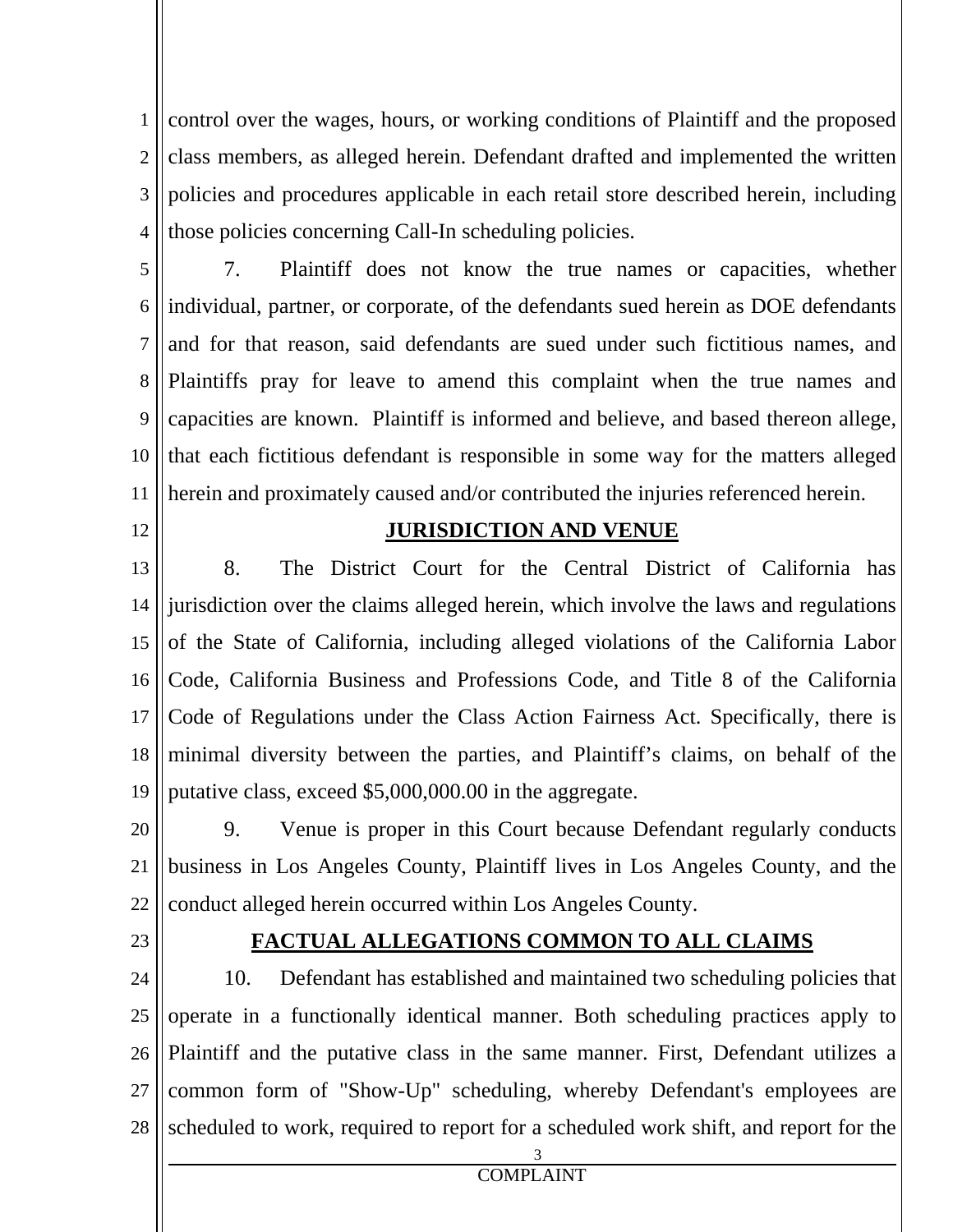1 scheduled work shift by physically showing up at one of Defendant's stores.

2 3 4 5 6 11. Defendant has also established a "Call-In" scheduling policy. Call-In shifts can be scheduled immediately before or after a Show-Up shift, or they are scheduled on days where an employee is not scheduled to work a Show-up shift. Like Show-Up scheduling, Defendant's Call-In scheduling policy requires its employees to be available to work a scheduled shift.

7 8 9 10 11 12 13 12. When an employee is scheduled for a Call-In shift immediately before a Show-Up shift, or on days when the employee is not scheduled for a Show-Up shift, Defendant's employees are required to "call-in" and report for work one hour before the start of the scheduled shift. In making this required phone call, employees must wait for a manager to make a determination as to whether the employee must physically show up, and completing the phone call takes anywhere from five to ten minutes.

14 15 16 17 18 13. When an employee is scheduled for a Call-In shift immediately after a Show-Up shift, the employee must wait until the end of the Show-Up shift to ask their manager if they will be permitted to work the Call-In shift. When employees report for these Call-In shifts, they do so immediately before, or at the beginning of, the scheduled Call-In shift.

19 20 21 22 23 24 14. Call-In shifts are mandatory, and Defendant treats Call-In shifts – both in terms of mandated employee availability and discipline – the same as Show-Up shifts. However, while employees must treat all Call-In shifts as mandatory, Defendant frequently does not allow employees to work a scheduled Call-In shift, thereby depriving the employee of the opportunity to earn wages for the time they have made available to Defendant.

25 26 27 15. Regardless of how many days and hours employees are *in fact*  permitted to work, employees are required to mold their lives around the possibility that they will work each and every Call-In shift.

4

28

16. Call-In shifts impose the same restrictions on an employee's personal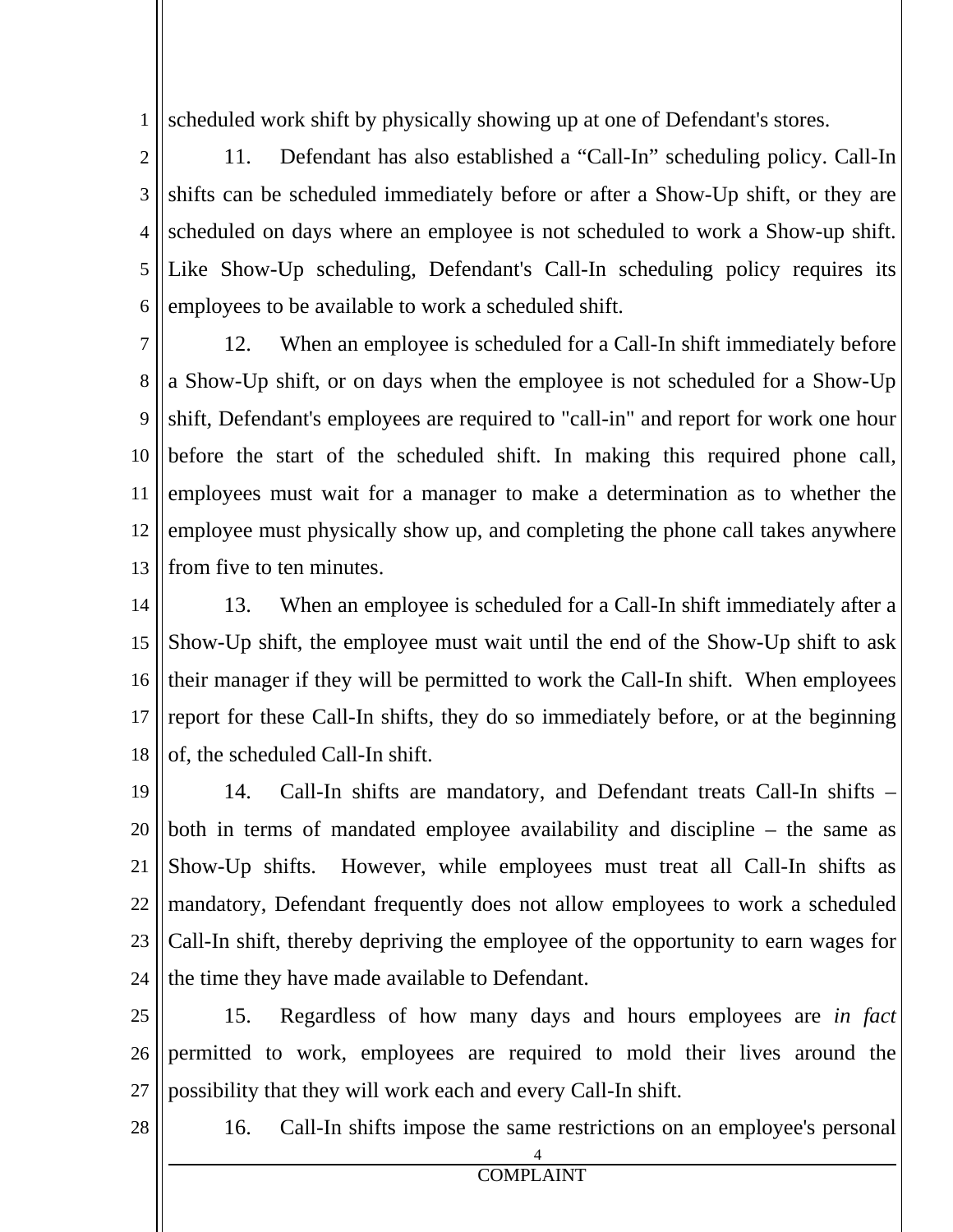1 2 3 4 5 6 7 autonomy as Show-Up shifts. Employees are required to tailor their lives around mandatory Call-In shifts in the same manner as a Show-Up shift. Employees must make preparations for Call-In shifts that are indistinguishable from the preparations required to report for a Show-Up shift. As a result, compliance with Defendants' Call-In policy imposes a global restriction on the employees' ability to plan to use time in which they are scheduled to work for any other purpose, without compensation.

8 9 10 11 12 13 14 15 16 17. For example, employees must arrange child and elder care as though they will be working each and every Call-In shift. Employees cannot schedule shifts with other employers when scheduled for Call-In shifts. Employees cannot plan to attend college courses, schedule doctor's appointments, or make plans with friends and family when scheduled for Call-In shifts. Such a scheduling practice also makes it nearly impossible for employees to navigate eligibility requirements for government benefits such as health insurance, child care subsidies, food stamps and housing assistance – all of which are typically based on income, and in the case of child care, hours worked per week.

17 18 19 20 21 18. Unless employees are permitted to work a Call-In shift, Defendant does not compensate its employees for complying with the Call-In scheduling policy. Employees are not compensated for the time they were required to make available to Defendant, and Defendant does not compensate employees for the time it takes to complete the Call-In inquiry.

22 23 24 25 26 27 28 19. Defendant's failure to compensate its employees for complying with the Call-In policy is unlawful in several respects. When employees "call in" to report for work, they are doing so under Defendant's control. This control requires employees engage in a specified activity at a specified time, and prevents the employee from choosing how he or she will spend that time. Because employees are not permitted to effectively use their time for their own purposes when making the call-in inquiry, under California law, they are entitled to wages.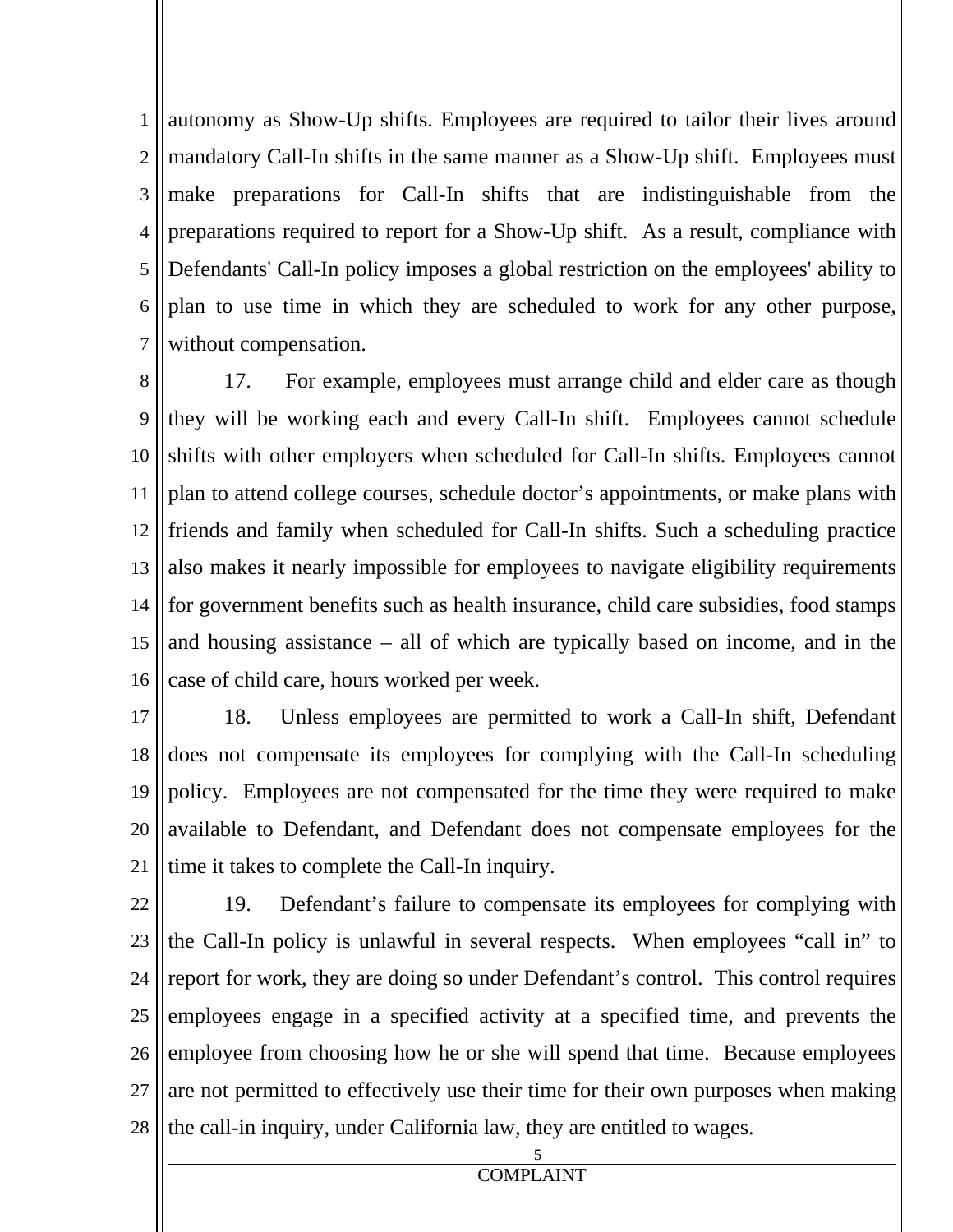1 2 3 4 5 6 7 20. The Call-In policy also results in widespread reporting time violations under Section 5 of Industrial Welfare Commission Wage Order 7-2001, 8 CCR § 11070(5) ("Section 5"). Section 5(A) provides that "[e]ach workday an employee is *required to report for work and does report*, but is not put to work or is furnished less than half said employee's usual or scheduled day's work, the employee shall be paid for half the usual or scheduled day's work . . . ." 8 CCR § 11070(5) (emphasis added).

8 9 10 11 12 21. For Call-In shifts scheduled immediately before a Show-Up shift, or on days when no Show-Up shift is scheduled, employees report for work by calling their manager two hours before the shift is scheduled to begin. When employees make this call-in inquiry, they are doing so pursuant to mandatory policy, and are presenting themselves as ready, willing, and able to work the scheduled shift.

13 14 15 16 22. For Call-In shifts scheduled immediately after a Show-Up shift, employees are already physically present at the store, and they report for work by presenting themselves to their manager as ready, willing, and able to work the Call-In shift immediately before the Call-In shift is scheduled to begin.

17

#### **CLASS ALLEGATIONS**

18 19 23. Plaintiff seeks to represent a class (hereinafter "Class") of similarly situated individuals, defined as follows:

20 21 22 All individuals employed by Hollister Company retail stores in the State of California during the Class Period who were classified as "non-exempt" from overtime pay.

23 Additionally, Plaintiff seeks to represent a subclass consisting of:

24 25 All members of the foregoing Class whose employment with Defendant terminated during the Class Period.

26 (hereinafter referred to as the "Separated Employee Subclass")

6

27 28 As used herein, the term "Class Period" means the time frame commencing four years prior to the date the original complaint in this action was filed and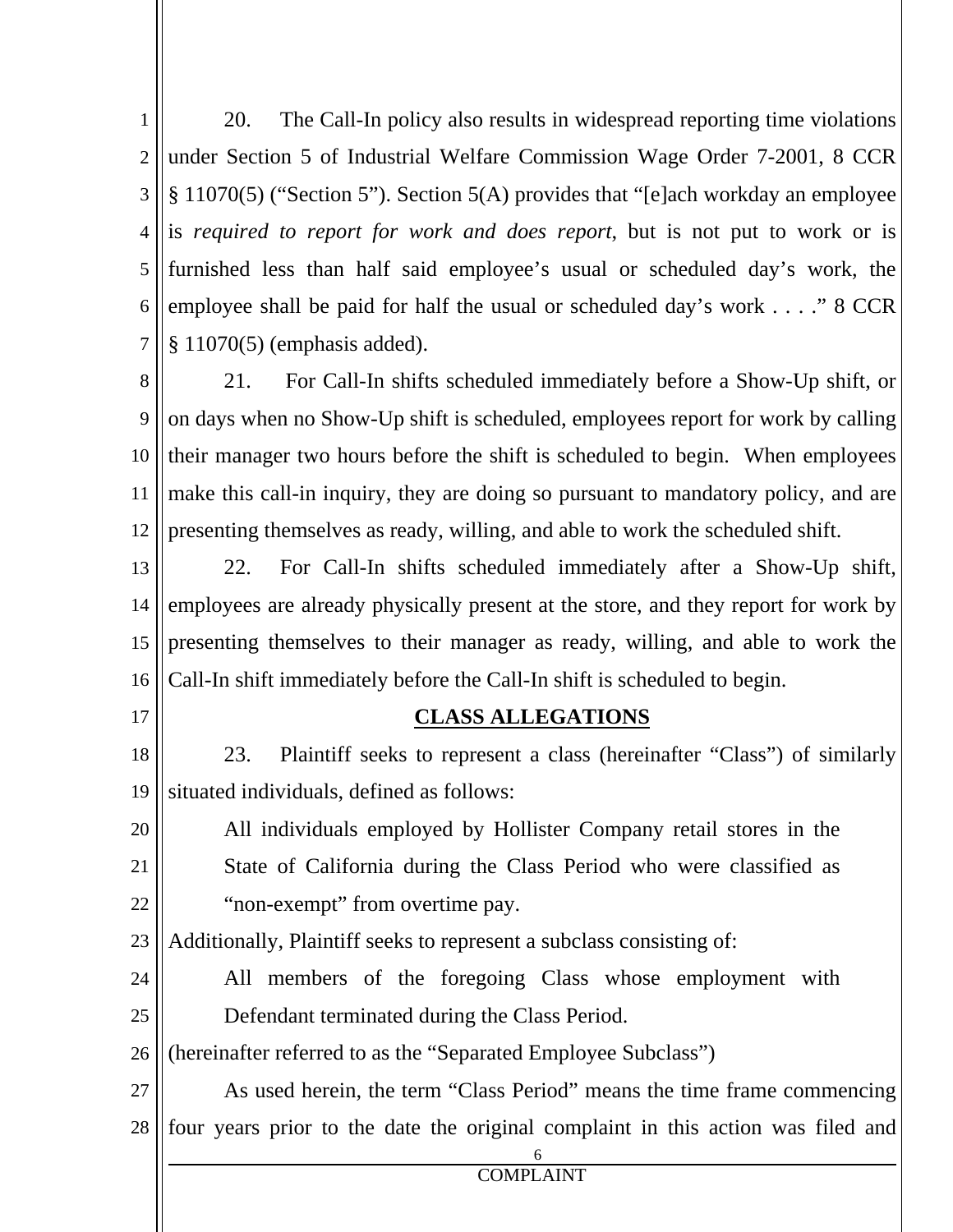1 continuing until the time that judgment is entered in this case.

2 3 4 5 Excluded from the Class are Defendant, its owners, directors, officers, executives, and all management personnel whose responsibility it was to maintain and/or enforce the policies, procedures, customs and/or business practices complained of herein.

6 7 8 24. **Numerosity:** The members of the Class are so numerous that joinder of all members would be impractical, if not impossible. On information and belief, Plaintiff alleges the proposed class numbers in the thousands.

9 10 11 12 25. **Ascertainability**: The identities of the members of the Class are readily ascertainable by review of Defendant's records, including, but not limited to, payroll records, timekeeping records, schedules, and other documents and other business records that Defendants are required by law to maintain.

13 14 15 16 26. **Commonality/Predominance**: There are predominant common questions of law and fact and a coherent community of interest between Plaintiff and the claims of the Class, concerning Defendant's treatment of them, including, but not limited to:

17 18

21

- a. Whether Defendant lacked a written policy regarding the Reporting Time Pay required under the applicable Wage Order;
- 19 20 b. Whether Defendant maintained a custom and business practice of failing to pay Reporting Time Pay;
	- c. Whether Defendant failed to pay premium wages required by the Wage Order's Reporting Time Pay regulations;
- 23 24 d. Whether Defendant failed to record all time worked by class members;
- 25 26 e. Whether Defendant failed to pay for all time worked by class members;
- 7 27 28 f. Whether Defendant failed to pay all earned wages at the time of termination of employment of those included in the Separated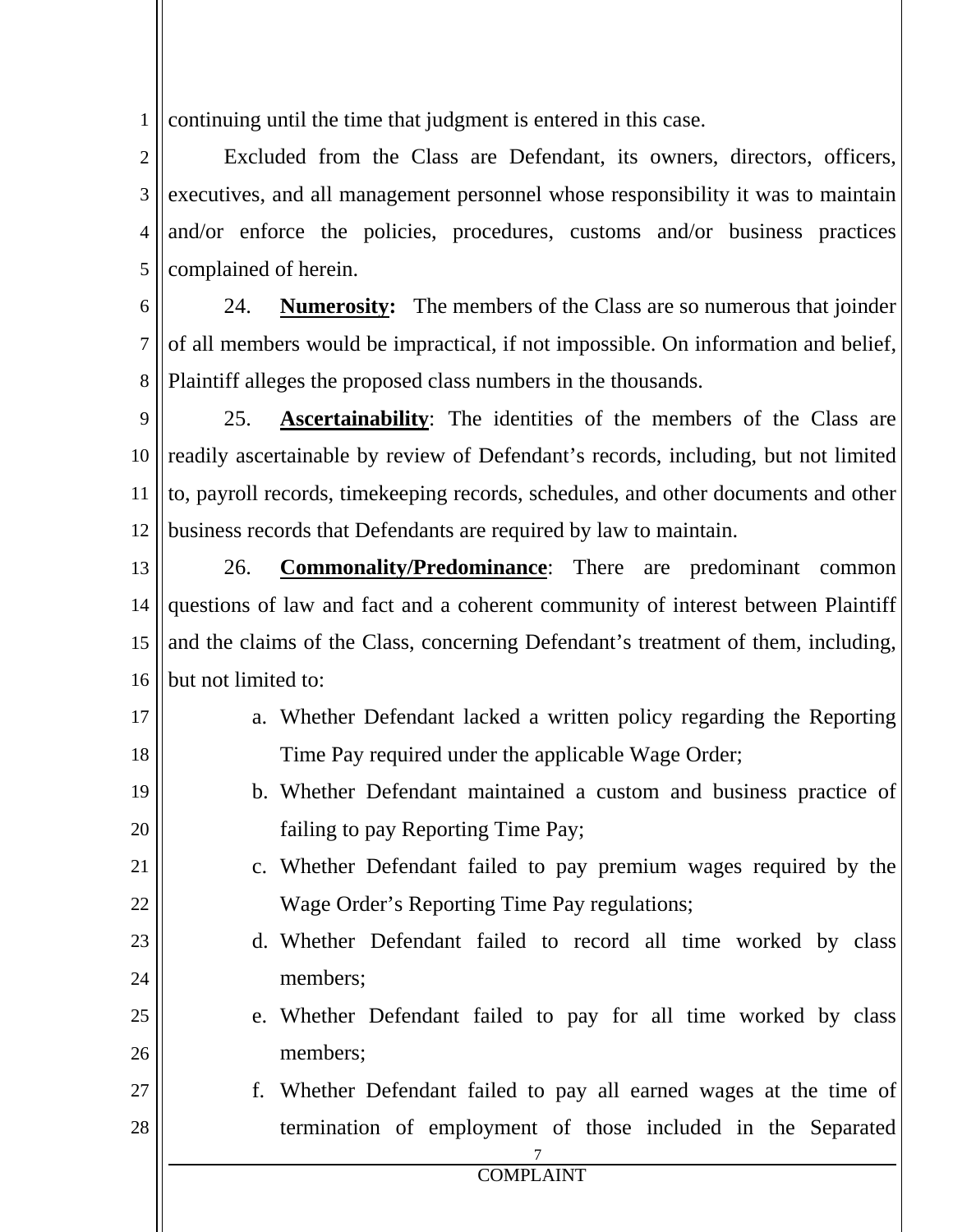Employee Subclass;

- g. Whether Defendant failed to provide class members with accurate itemized pay statements;
- 4

5

1

2

3

h. Whether the Defendant's actions, as alleged herein, were unlawful and constitute unfair and/or unlawful business practices;

6 7 8 27. **Typicality:** Plaintiff's claims are typical of the claims of all members of the Class. Plaintiff, herself, has suffered and been damaged by the violations of the Labor Code, Wage Order, and Bus. & Prof. Code alleged herein.

9 10 11 12 13 14 15 28. **Adequacy of Representation:** Plaintiff is fully prepared to take all necessary steps to represent, fairly and adequately, the interests of the abovedefined Class. Plaintiff's attorneys are ready, willing, and able to fully and adequately represent the Class and individual Plaintiff. Plaintiff's attorneys have prosecuted and settled wage-and-hour class actions in the past and currently have a number of wage-and-hour class actions pending in the California state and federal courts, as well as elsewhere in the United States.

16 17 18 19 20 21 22 23 29. **Superiority:** A class action is the superior means of litigating the Class' claims. The claims set forth herein are based on Defendant's systemic treatment of the Class members and, as such, the same body of evidence necessary to prove one claim would be accessed to prove each Class member's claim. Proof of Defendant's wrongdoing may be shown by a common body of evidence. It is preferable, from an efficiency and case management standpoint, that the claims of all of the Class members be litigated as a single litigation, rather than as thousands of individual claims.

## **FIRST CAUSE OF ACTION**

COMPLAINT

8

# **FOR FAILURE TO PAY REPORTING TIME PAY FOR**

## **(CALL-IN SHIFTS)**

## **(8 CCR § 11070(5); Labor Code § 558)**

30. Plaintiff hereby incorporates by reference the preceding paragraphs of

28

24

25

26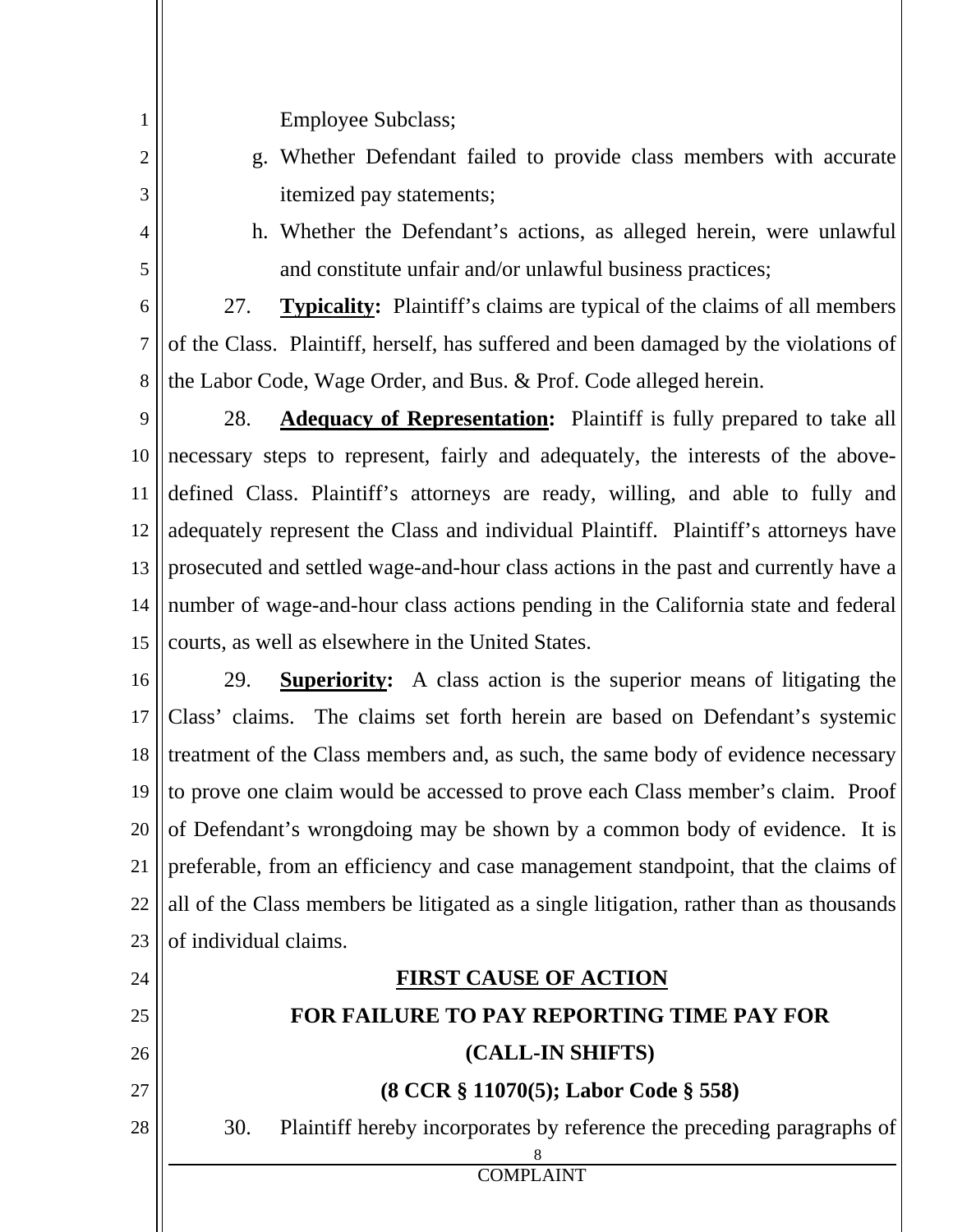1 this complaint as though set forth in full at this point.

2 3 4 5 6 7 8 31. The applicable Wage Order requires that on each workday that an employee reports for work, as scheduled, but is not put to work or is furnished less than half of the employee's usual or scheduled day's work, the employee shall be paid for half the usual or scheduled day's work, but in no event for less than two (2) hours nor more than four (4) hours, at the employee's regular rate of pay, which shall not be less than the minimum wage. The applicable Wage Order denominates this as "Reporting Time Pay."

9 10 11 12 13 14 15 16 17 18 32. For Call-In shifts, Defendant's employees are scheduled to work, required to report for work, and do, in fact, report for work when scheduled. This occurs in one of two ways. First, when employees are scheduled for a Call-In shift immediately before a Show-Up shift, or on days when the employee is not scheduled for a Call-In shift, the employee reports for work by calling their manager two hours before the start of the shift to determine if they will be permitted to work the shift. Second, when Call-In shifts are scheduled immediately after a Show-Up shift, employees who are already present at the store report for work by waiting until the beginning of the Call-In shift to inquire with their manger if they will be permitted to work the Call-In shift.

19 20 21 22 23 33. Like show-up shifts, call-in shifts are mandatory and employees must tailor their lives around the call-in schedule. Employees are operating under Defendant's control when making the Call-In inquiry. Employees must be available to work a call-in shift, or face discipline. Indeed, employees are instructed to treat Call-In shifts the same as Show-Up shifts.

24 25 26 34. As a uniform practice, Defendant does not compensate its employees in any manner when they report for a Call-In shift, but are not permitted to work the shift.

27 28 35. Repeatedly over the course of their employment, on dates and occasions known better to Defendant and as will be reflected in Defendant's

9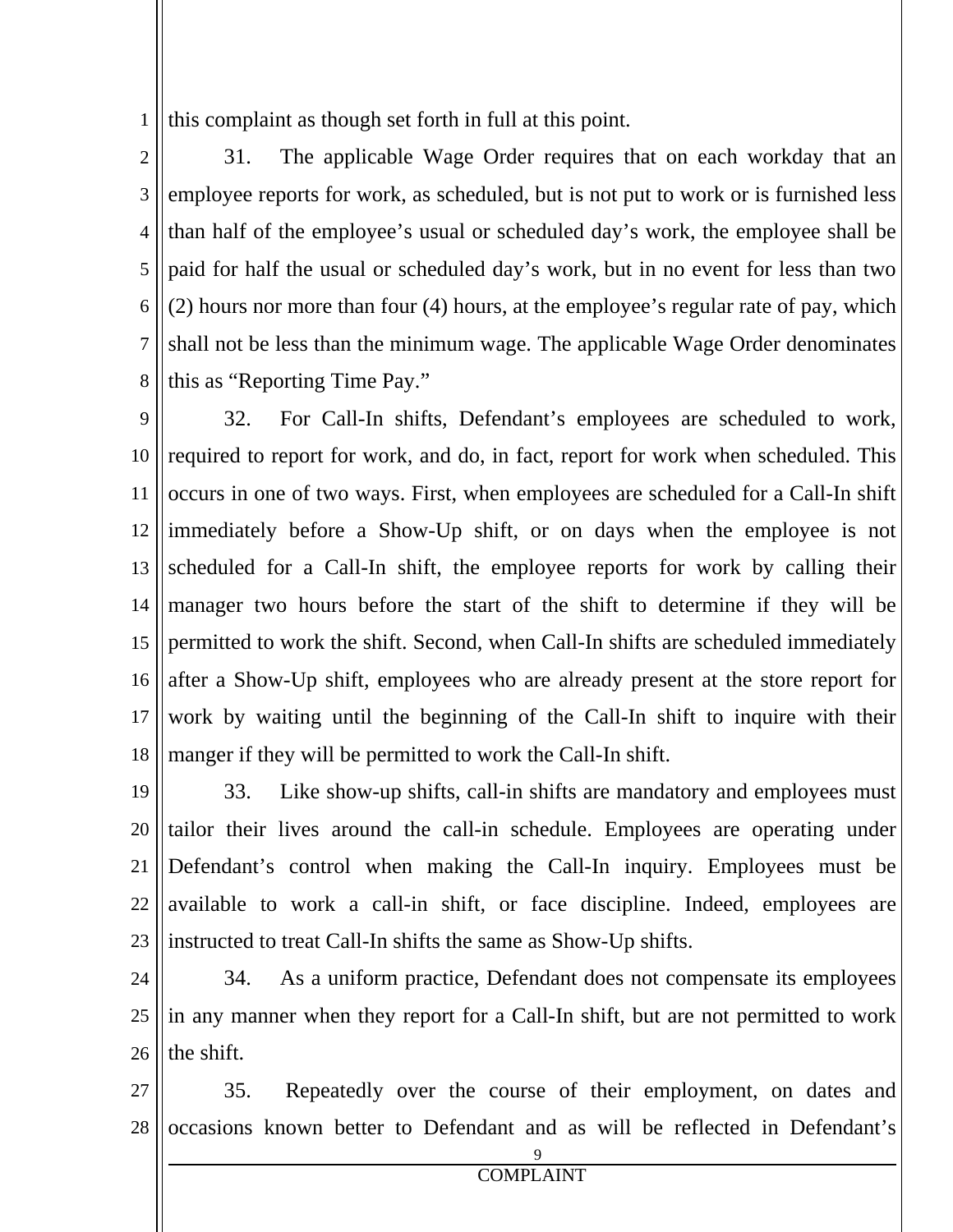1 2 3 4 business records, Plaintiff (and, on information and belief, the proposed class members), have reported for work at their scheduled start time, as required by Defendant, but have not been put to work or were furnished work for less than half of their scheduled shifts.

5

6

36. Defendant's failure to pay Plaintiff and proposed Class members pursuant to the Wage Order is unlawful.

7 8 9 10 11 12 37. Plaintiff and the proposed Class members are entitled to recover the premium wages prescribed by the Wage Order (for each scheduled or regular shift where they reported for work, as required, but were not permitted to work or for which they worked less than half of the regular or scheduled shift) in an amount of no less than two hours, nor greater than four, whichever is greater, for each such occurrence, for each member of the Class.

13 14 15 16 17 38. In addition to the recovery of the premium wages under the Wage Order, Plaintiff and the proposed Class members are entitled to recover a civil penalty under Labor Code section 558, against the Defendants, for their violation of the Wage Order, in an amount equal to \$50 for the first such violation and \$100 for each subsequent violation, for each employee suffering the violation.

- 18
- 19

20

## **SECOND CAUSE OF ACTION**

**Failure to Pay Minimum Wage** 

**(Cal. Lab. Code §§ 1182.11, 1182.12, 1194, 1194.2, 1197; Wage Order)** 

21 22 39. Plaintiff repeats and realleges by reference the allegations set forth above, as though set forth herein in full.

23 24 25 26 40. Defendant failed to pay at least the minimum wage to Plaintiff and other members of the class, in violation of California Labor Code sections 1182.11, 1182.12, 1194, and 1197, as well as the applicable Wage Order (8 CCR  $$11070(4)$ .

27 28 41. Under California law, "hours worked" is defined as "the time during which an employee is subject to the control of an employer, and includes all the

10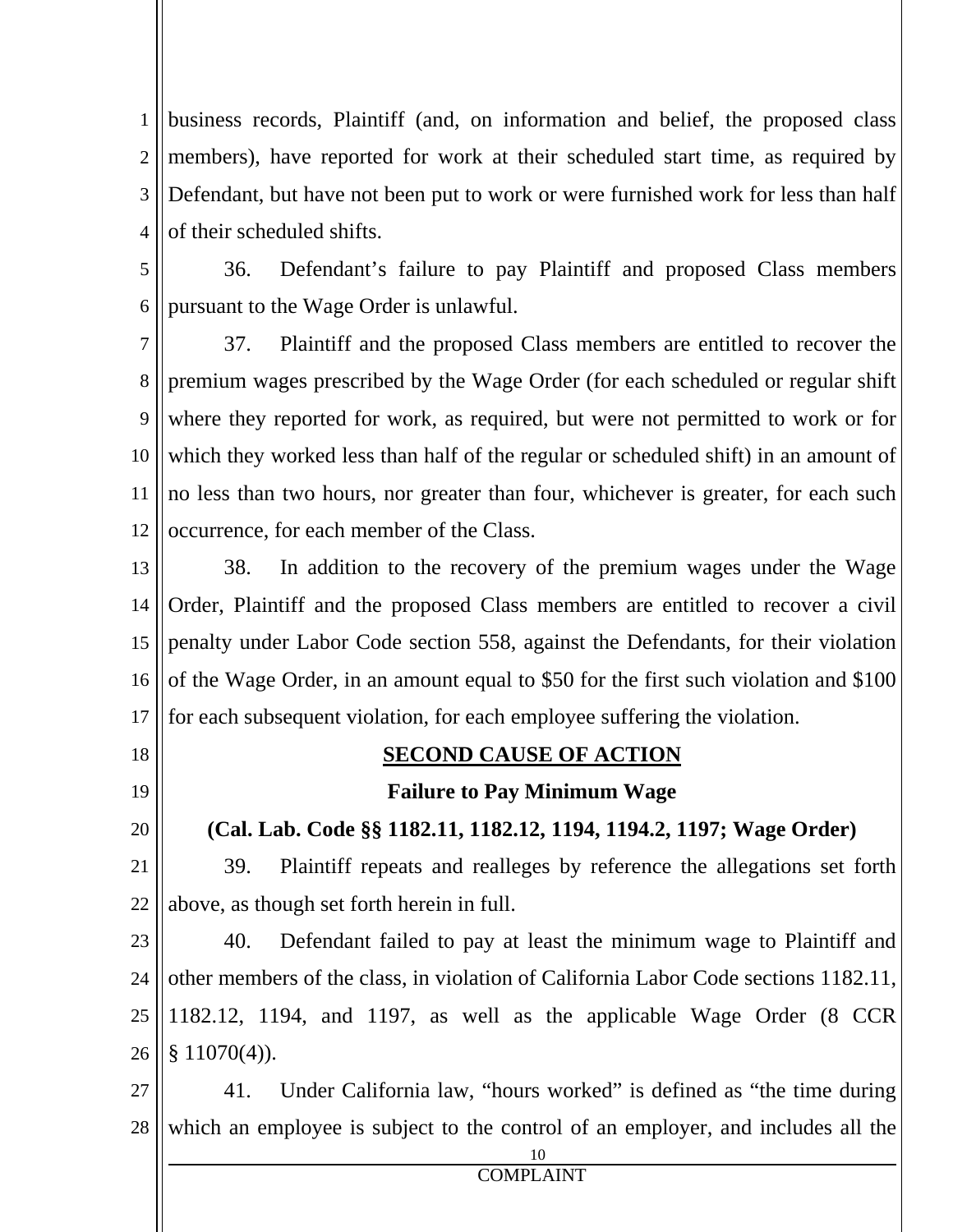1 2 time the employee is suffered or permitted to work, whether or not required to do  $\mathrm{so."}$ 

3 4 5 6 7 8 9 42. Pursuant to Defendant's Call-in Scheduling Policy, Plaintiff reports to work by calling Defendant one hour before the scheduled start of her shift. This process universally requires Plaintiff and other calling employees be placed on hold while a manager determines if the employee should physically show up for a scheduled shift. Plaintiff, and on information and belief, the putative class members, expend anywhere from five to ten minutes to complete the call and determine if they should physically show up for the scheduled shift.

10 11 12 13 14 15 16 43. When Plaintiff and putative class members make this call to determine if they should physically show up for a scheduled shift, they are doing so pursuant to Defendant's mandatory employment policies, and these employees are subject to Defendant's control when they make this call. Plaintiff and the putative class members are not compensated with any wages for the time in which they are required to make this call and determine whether they should physically show up for a scheduled shift.

17 18 19 20 21 22 44. Accordingly, Defendant was required to compensate Plaintiff with at least the minimum wage for all hours worked. Defendant failed to do so, and pursuant to California Labor Code section 1194(a), Plaintiff and all similarly affected employees are now entitled to recover "the unpaid balance of the full amount of this minimum wage or overtime compensation, including interest thereon, reasonable attorney's fees, and costs of suit."

23

24 25 45. Pursuant to California Labor Code section 1194.2(a), Plaintiff and all similarly affected employees are now "entitled to recover liquidated damages in an amount equal to the wages unlawfully unpaid and interest thereon."

26  $//$ 

- 27 / / /
- 28 / / /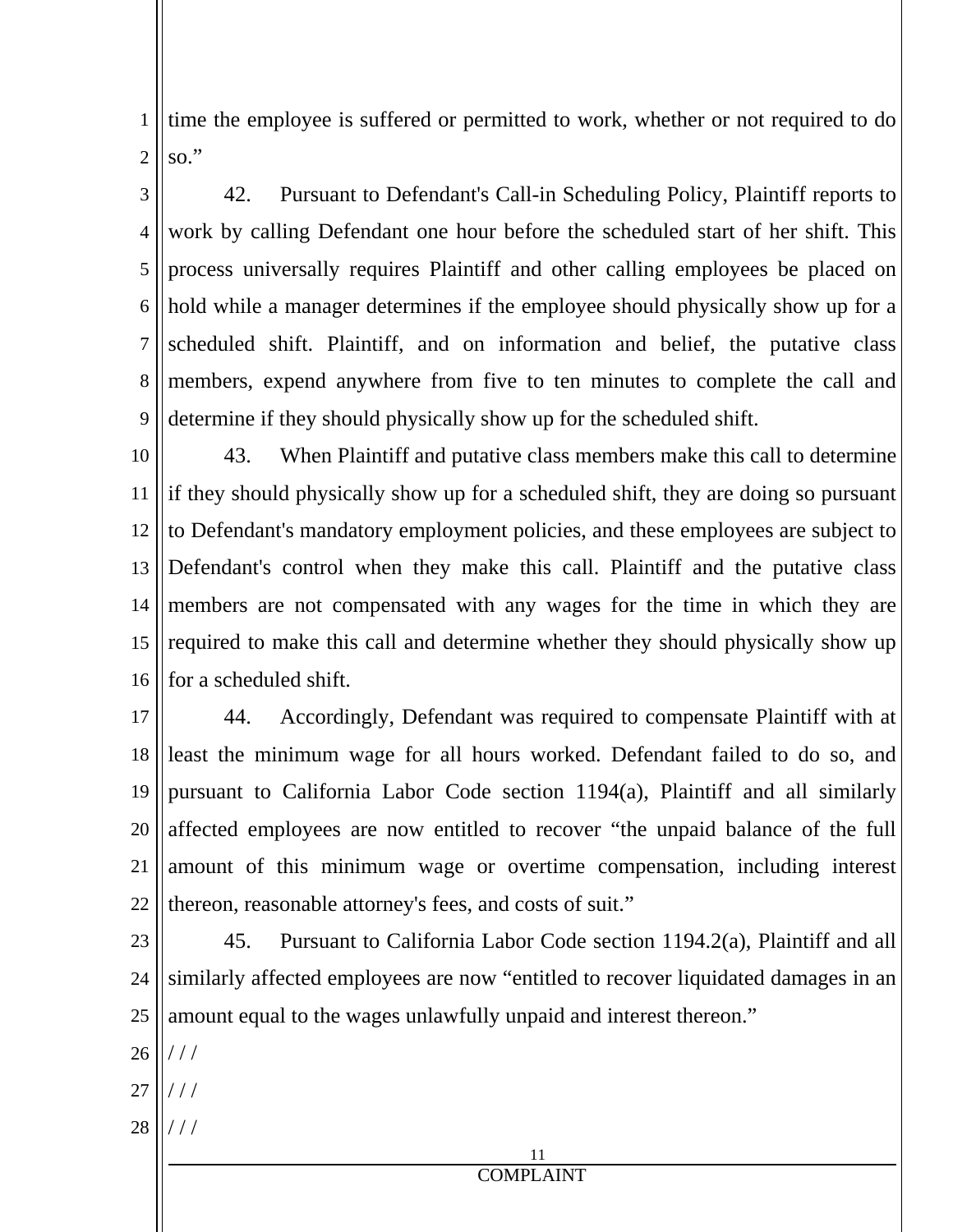1 2 3 4 5 6 7 8 9 10 11 12 13 14 15 16 17 18 19 20 21 22 23 24 25 26 27 28 **THIRD CAUSE OF ACTION FAILURE TO KEEP REQUIRED RECORDS (Labor Code §§ 1174, et seq.; Wage Order)**  46. Plaintiff repeats and realleges by reference the allegations set forth above, as though set forth herein in full. 47. The Labor Code and applicable Wage Order require employers to keep certain accurate business records, including each employee's daily hours worked (when each employee began and ended each work period, the start and end of meal periods, total daily hours worked, total hours worked in the pay period). In addition, the employer is required to accurately record and report the information required to be provided with each pay check, pursuant to Labor Code section 226, including all applicable rates of pay and the number of hours worked at each applicable rate. 48. Any employer who fails to maintain such records or to accurately maintain such records is subject to a civil penalty, under Labor Code section 1174.5 and under the Wage Order. 49. Plaintiff alleges that Defendant failed to keep accurate payroll and timekeeping records, as required by law. Specifically, Plaintiff alleges that Defendant failed to keep accurate records of all time worked, including time spent completing the call-in inquiry and the rates and premium wages due to them as Reporting Time Pay. 50. Plaintiff and putative class members are entitled to the civil penalties imposed by the Labor Code and the applicable Wage Order. **FOURTH CAUSE OF ACTION FAILURE TO PROVIDE ACCURATE WAGE STATEMENTS (Labor Code §§ 226, 226.3; Wage Order)**  51. Plaintiff repeats and realleges by reference the allegations set forth above, as though set forth herein in full.

COMPLAINT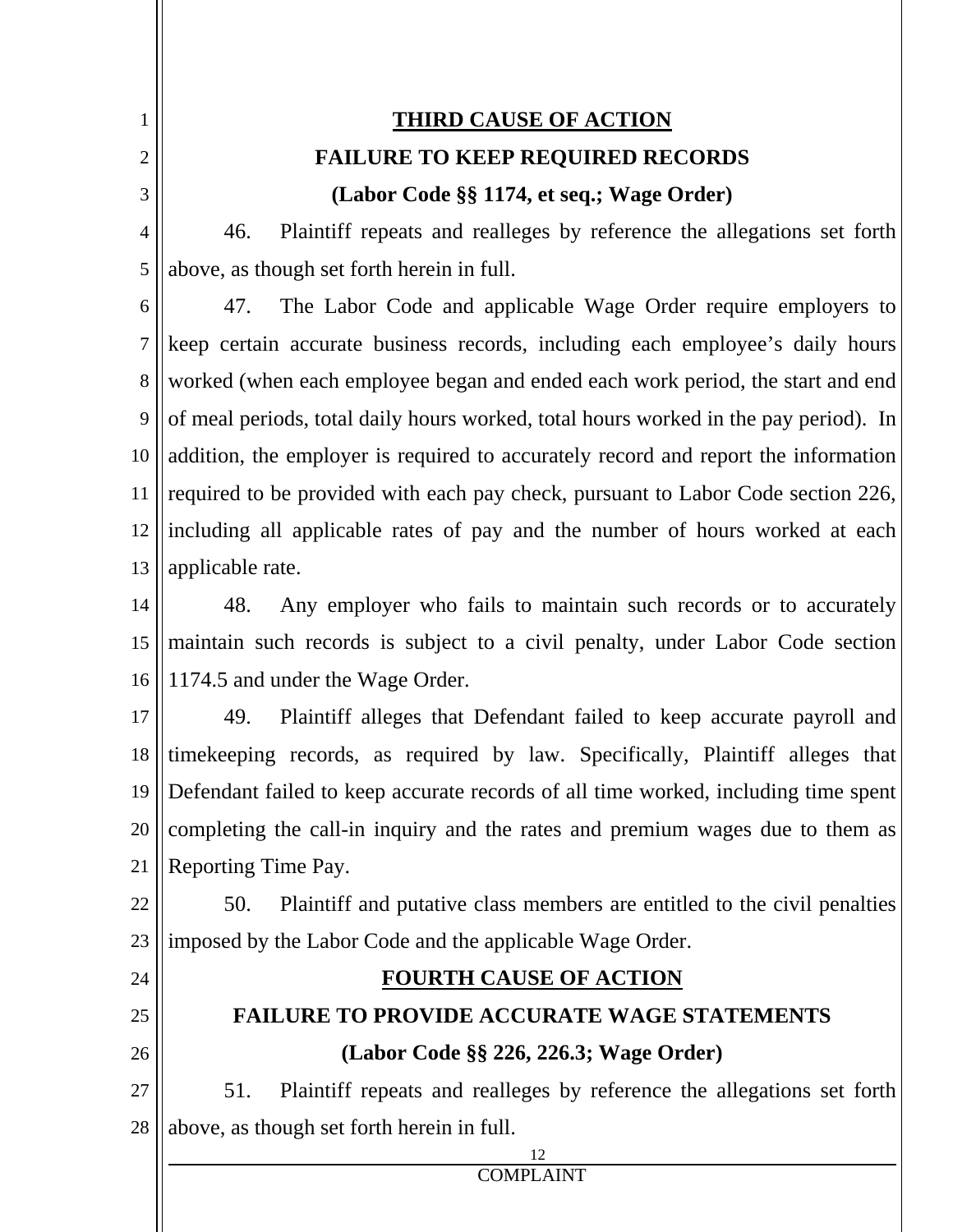1 2 3 4 5 6 52. Pursuant to the Labor Code and the Wage Order, every employer must provide accurate itemized wage statements at the time employees are paid, showing accurate figures for, *inter alia*, gross wages earned, total hours worked, net wages earned, and all applicable hourly rates in effect during the pay period and the corresponding number of hours worked at each hourly rate by the employee.

7 8 9 10 11 53. Plaintiff and putative class members did not receive accurate itemized wage statements, as required by law, in that the wage statements provided to them did not accurately reflect correct figures for gross wages earned, total hours worked, net wages earned, and/or all applicable hourly rates in effect with the corresponding number of hours worked at each hourly rate.

- 12 13 14 54. As a result of Defendant's failure to provide the accurate itemized wage statements required by law, Plaintiff and putative class members have been injured in the manner set forth in the Labor Code.
- 15 16 17 18 19 55. Plaintiff and putative class members are entitled to the penalty set forth at Labor Code section 226(e), to injunctive relief to ensure compliance with the law, to the civil penalty set forth in Labor Code section 226.3, to the civil penalty set forth in the applicable Wage Order, actual damages, costs of suit, and reasonable attorneys' fees.

# **FIFTH CAUSE OF ACTION FAILURE TO PAY ALL EARNED WAGES UPON SEPARATION FROM EMPLOYMENT (Labor Code §§ 200-203)**

- 24 25 56. Plaintiff repeats and realleges by reference the allegations set forth above, as though set forth herein in full.
- 26 27 28 57. Labor Code §§ 201 and 202 require that Defendant pays their employees all wages due within 24 hours after a discharge or 72 hours after a resignation from employment, if the employee has given less than 72 hours notice.

13

20

21

22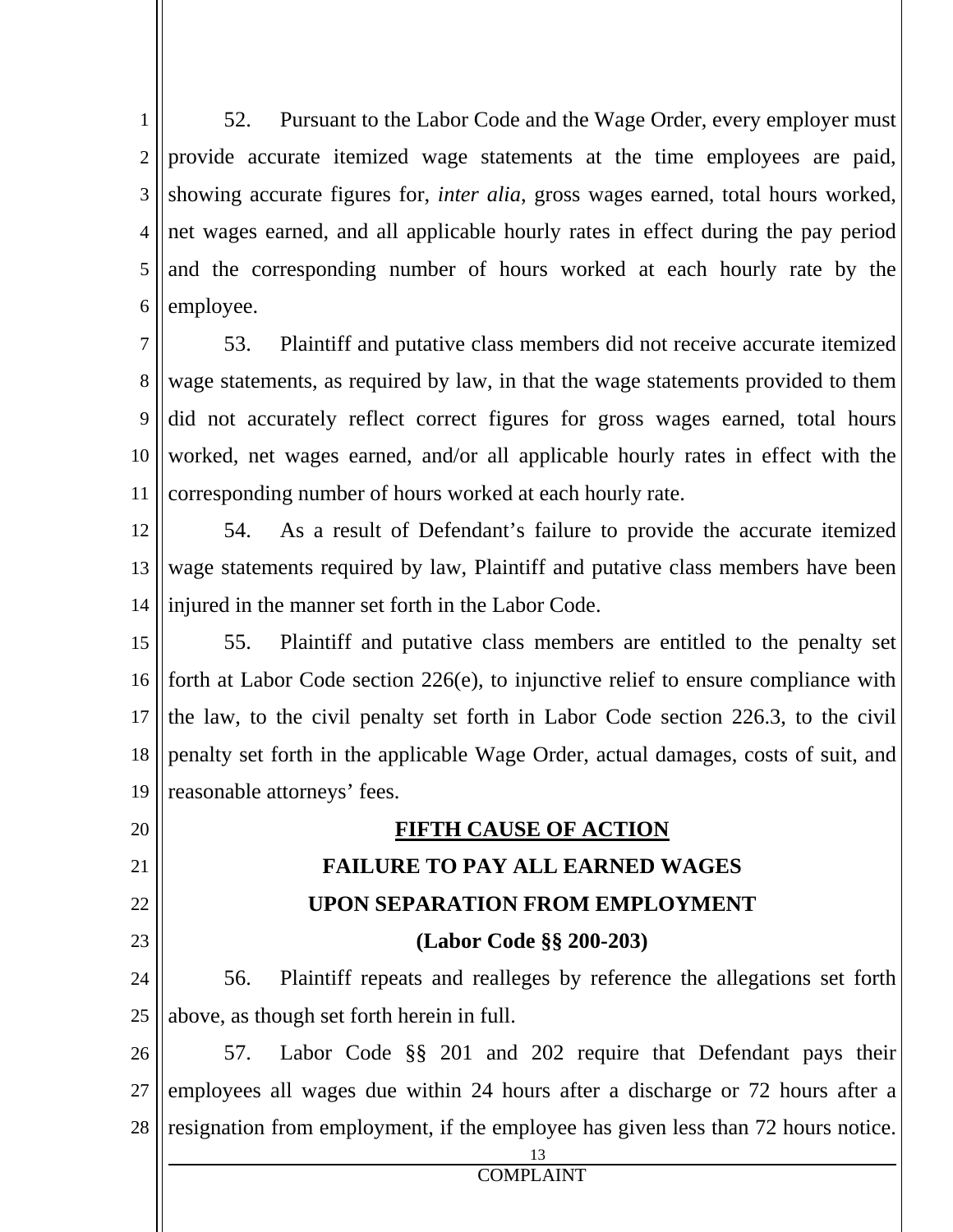1 2 3 4 Labor Code § 203 provides that if an employer willfully fails to timely pay such wages the employer must, as a penalty, continue to pay the employee's daily wage until the back wages are paid in full or an action is commenced. The penalty cannot exceed 30 days of wages.

5 6 7 8 9 10 58. Plaintiff was separated from Defendant's employ in October of 2014. Plaintiff and Subclass members were not paid for all earned wages at the time of their separation from Defendant's employ. Plaintiff alleges that Defendant's custom, practice, and/or policy was not to pay for previously earned Reporting Time Wages or unrecorded time spent under Defendant's control, at the time that final wages were paid.

11 12 13 14 15 16 17 59. More than 30 days have passed since Plaintiff and Subclass members terminated from their employment with Defendant. Defendant has not paid Plaintiff and each Subclass member, whose employment has ended, all wages owed. As a consequence of Defendant's willful conduct in not paying Plaintiff and each Subclass member all earned wages at the time their employment with Defendant ended, Plaintiff and each terminated Subclass member is entitled to 30 days' wages as a penalty under Labor Code § 203.

 14 COMPLAINT 18 19 20 21 22 23 24 25 26 27 28 **SIXTH CAUSE OF ACTION UNLAWFUL BUSINESS PRACTICES (Bus. & Prof. Code §§ 17200,** *et seq.***)**  60. Plaintiff repeats and realleges by reference the allegations set forth above, as though set forth herein in full. 61. Section 17200 of the California Business and Professions Code prohibits any unlawful business act or practice. 62. Plaintiff brings this cause of action in a representative capacity on behalf of the general public and the persons affected by the unlawful conduct described herein. Plaintiff and putative class members have suffered and continue to suffer injury in fact and deprivation of wages and monies as a result of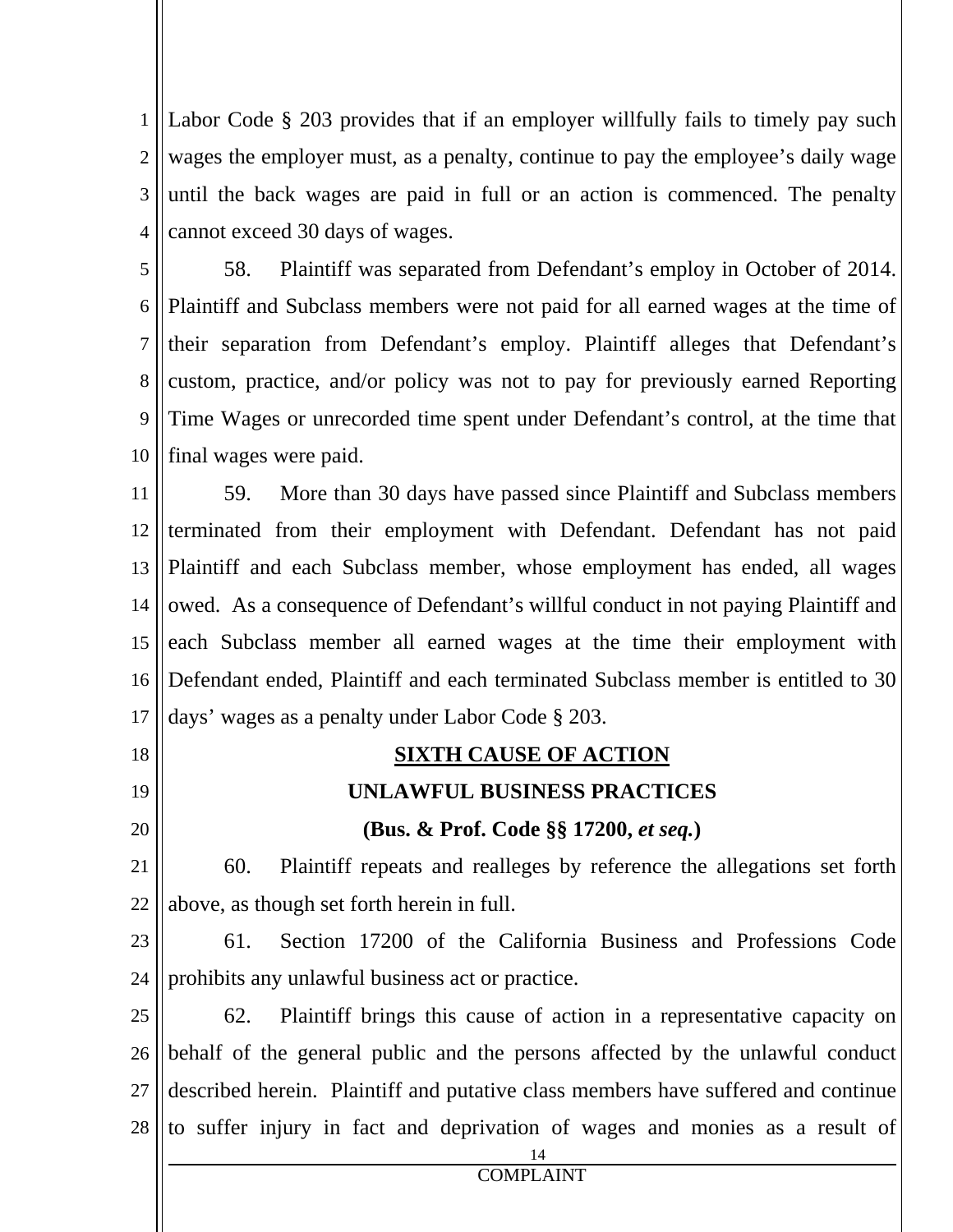1 Defendant's actions.

2 3 4 63. The actions of Defendant, as herein alleged, amount to conduct which is unlawful and a violation of law. As such, said conduct constitutes unlawful business practices, in violation of Bus. & Prof. Code §§ 17200 et. seq.

5 6 7 8 9 64. Defendant's conduct as herein alleged has damaged Plaintiff and putative class members by denying them wages due and payable, and by failing to provide proper wage statements. Defendant's actions are thus substantially injurious to Plaintiff and putative class members, causing them injury in fact and loss of money.

10 11 65. As a result of such conduct, Defendant has unlawfully obtained monies owed to Plaintiff and putative class members.

12 13 14 15 16 17 66. All members of the Class can be identified by reference to payroll and related records in the possession of the Defendant. The amount of wages due to Plaintiff and members of the Class can be readily determined from Defendant's records and/or proper scientific and/or expert evidence. The members of the proposed class are entitled to restitution of monies due and obtained by Defendant during the Class Period as a result of Defendant's unlawful conduct.

18 19 20 21 67. Defendant's course of conduct, acts, and practices in violation of the California laws and regulations, as mentioned in each paragraph above, constitute distinct, separate and independent violations of Sections 17200 et seq. of the Business and Professions Code.

22 23

24

## **SEVENTH CAUSE OF ACTION**

## **UNFAIR BUSINESS PRACTICES**

## **(Bus. & Prof. Code §§ 17200** *et seq.***)**

25 26 68. Plaintiff repeats and realleges by reference the allegations set forth above, as though set forth herein in full.

27 28 69. When Defendant schedules Plaintiff and the proposed Class members for future shifts, they include Call-In shifts. Whenever a Call-In shift appears on

15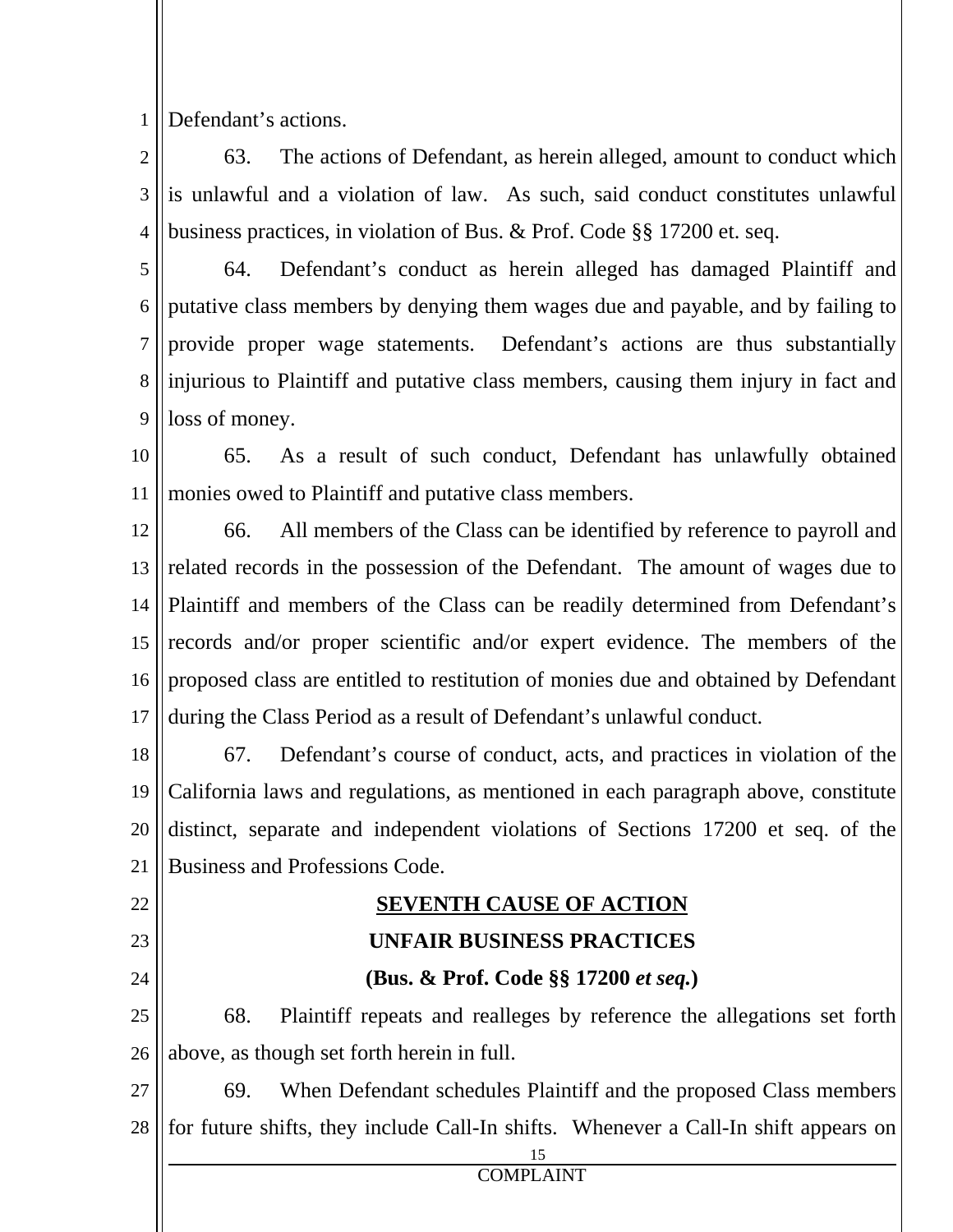1 2 3 4 an employee's schedule, the worker is required to call his or her manager or supervisor two hours in advance of the Call-In shift to determine if he or she needs to report to work for the hours encompassed by the Call-In shift. Plaintiff has routinely been subjected to the Call-In schedule.

5

6 7 8 9 70. Plaintiff and the Class members have been instructed by Defendant to treat the Call-In shifts as actual, scheduled work time. Defendant has told Plaintiff and putative class members that failure to report for a Call-In shift is treated as tardiness and/or absence, just as with a Show-Up shift, and subject to discipline just the same as a Show-Up shift.

10 11 12 71. Call-In shifts may be scheduled before a Show Up or after it, or they may be scheduled with no other Show Up shift also scheduled for the particular day.

13 14 15 16 17 72. When Call-In scheduling and Show-Up scheduling are aggregated, employees may be, for example, scheduled to work upwards of four days per week, even though they may only be permitted to earn wages for one day per week. Employees have no way of knowing whether they will *in fact* be permitted to work until two hours before the beginning of the Call-In shift.

18 19 20 21 22 23 24 25 26 27 28 73. Regardless of how many days employees are *in fact* permitted to work, employees are required to mold their lives around the possibility that they will work four days a week. For example, employees cannot schedule shifts with other jobs during those scheduled hours, even though there is a substantial likelihood employees will not be permitted to work a Call-In shift. Employees cannot plan to attend college courses, schedule doctor's appointments, or make plans with friends and family during those hours. Employees with children may have to arrange child care for those four days a week, even though they ultimately will not be permitted to earn wages. For employees who require government assistance, Defendant's Call-In scheduling policy may make it exceedingly difficult, if not impossible, for employees to navigate eligibility requirements for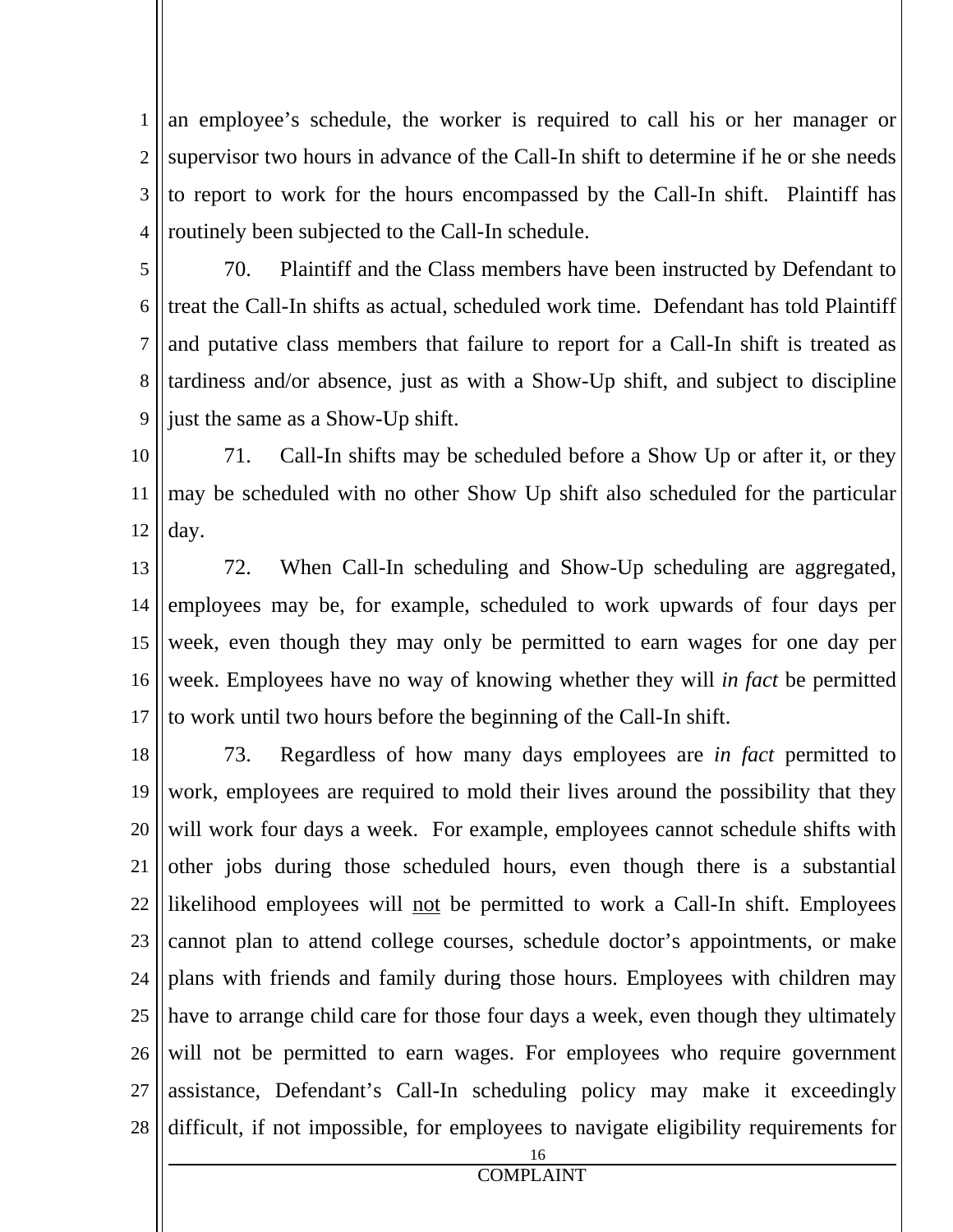1 2 government benefits such as health insurance, child care subsidies, food stamps and housing assistance.

3 4 5 6 7 8 9 10 74. In summary, as a result of Defendant's Call-In scheduling policy, employees suffer a global restriction of their personal autonomy and their ability to plan any personal pursuits for the time in which they are scheduled to work a Call-In shift. However, Defendant's employees are not permitted to earn wages or otherwise compensated for the significant sacrifice implicit in complying with Defendant's Call-In scheduling policy. Moreover, due to the unpredictable nature of Defendant's Call-In policy, employees can never know if they will be able to meet their budgetary needs.

11 12 13 14 15 16 17 18 19 75. California's wage and hour laws reflect the strong public policy favoring protection of workers' general welfare and society's interest in a stable job market. For all the reasons discussed herein, Defendant's Call-In scheduling policy wholly undermines California's long-standing interest in promoting workers' general welfare. The restrictions placed on employee personal autonomy, without compensation, have serious effects on the welfare of Defendant's employees, as well as their families. Stated differently, and for all the reasons discussed herein, Defendant's Call-In scheduling policy is immoral, unethical, oppressive, unscrupulous and otherwise is substantially injurious to its employees.

20 21 22 23 24 25 26 27 28 76. There is no utility to Defendant's Call-In scheduling policy. The purpose of the Call-In scheduling policy is to maximize Defendant's profits at the expense of its employees' welfare and a stable job market in the State of California. The gravity of harm to Defendant's employees, on the other hand, for all the reasons discussed herein, is substantial. Thus, the gravity of harm to Defendant's employees substantially outweighs any utility of the Call-In scheduling policy. Stated differently, Defendant's Call-In scheduling policy negatively impacts its employees in a manner that outweighs any reasons, justifications, and motives Defendant can provide.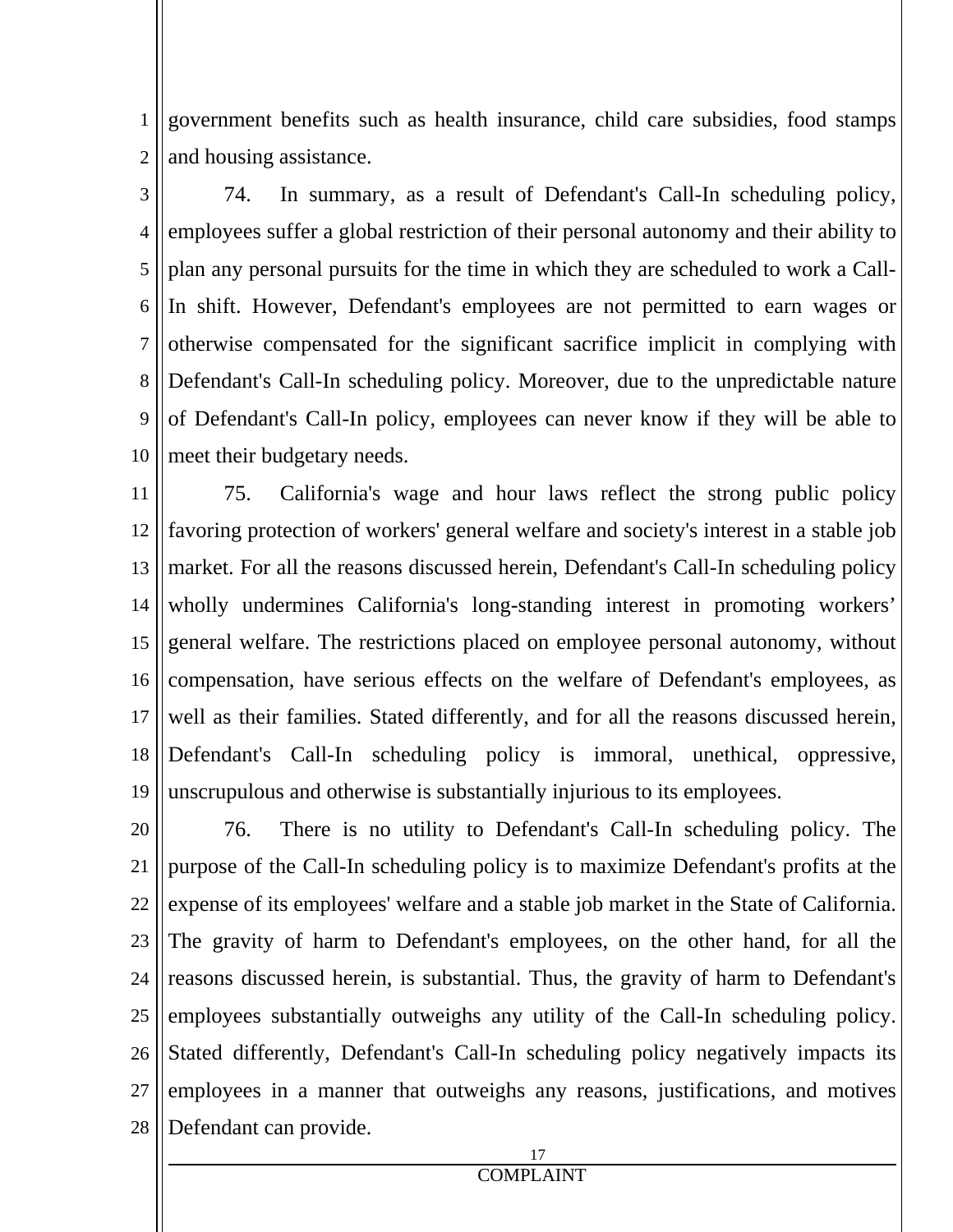1 2 3 4 5 6 77. Section 5 of the Wage Order, providing for reporting time pay, is intended to guarantee compensation for employees who tailor their lives around a work schedule, but are not permitted to earn wages due to inadequate scheduling or lack of proper notice by the employer. Viewed from a remedial perspective, reporting time laws exist not only to compensate employees, but also are intended to shape employer conduct by encouraging proper scheduling practices.

7 8 9 10 11 12 13 14 15 16 17 78. In addition to promoting proper notice and scheduling practices, the underlying intent, policy, and purpose of Section 5 of the Wage Order, as stated by both the Industrial Welfare Commission (the "IWC"), the organization responsible for setting the working conditions of California employees, as well as the Division of Labor Standards Enforcement (the "DLSE"), the organization responsible for enforcing California employment laws, is to compensate employees when they are required to be available to work, make themselves available to work, but are not afforded the opportunity to earn wages. Indeed, the DLSE has specifically noted that an employee should be compensated with reporting time pay "for at least a portion of the time [the employee] makes [herself] available to the proposed employer."

18 19 20 21 22 23 24 25 26 27 28 79. Defendant's Call-In scheduling policy globally undermines the purposes of Section 5. Like the more familiar form of Show-Up scheduling, Defendant's Call-In scheduling policy requires employees to conform their lives around a mandatory work schedule. Employees are scheduled to work, expect to work – indeed, employees are *required* to expect to work, or face discipline – and report to work by calling in immediately before a shift begins. Frequently, however, employees are not permitted to work a scheduled Call-In shift. When this occurs, employees are never compensated for the sacrifices they must make in order to report for a scheduled Call-In shift. This is the precise wrong sought to be remedied by Section 5: an improper scheduling practice that fails to properly compensate employees who adapt their lives around a work schedule.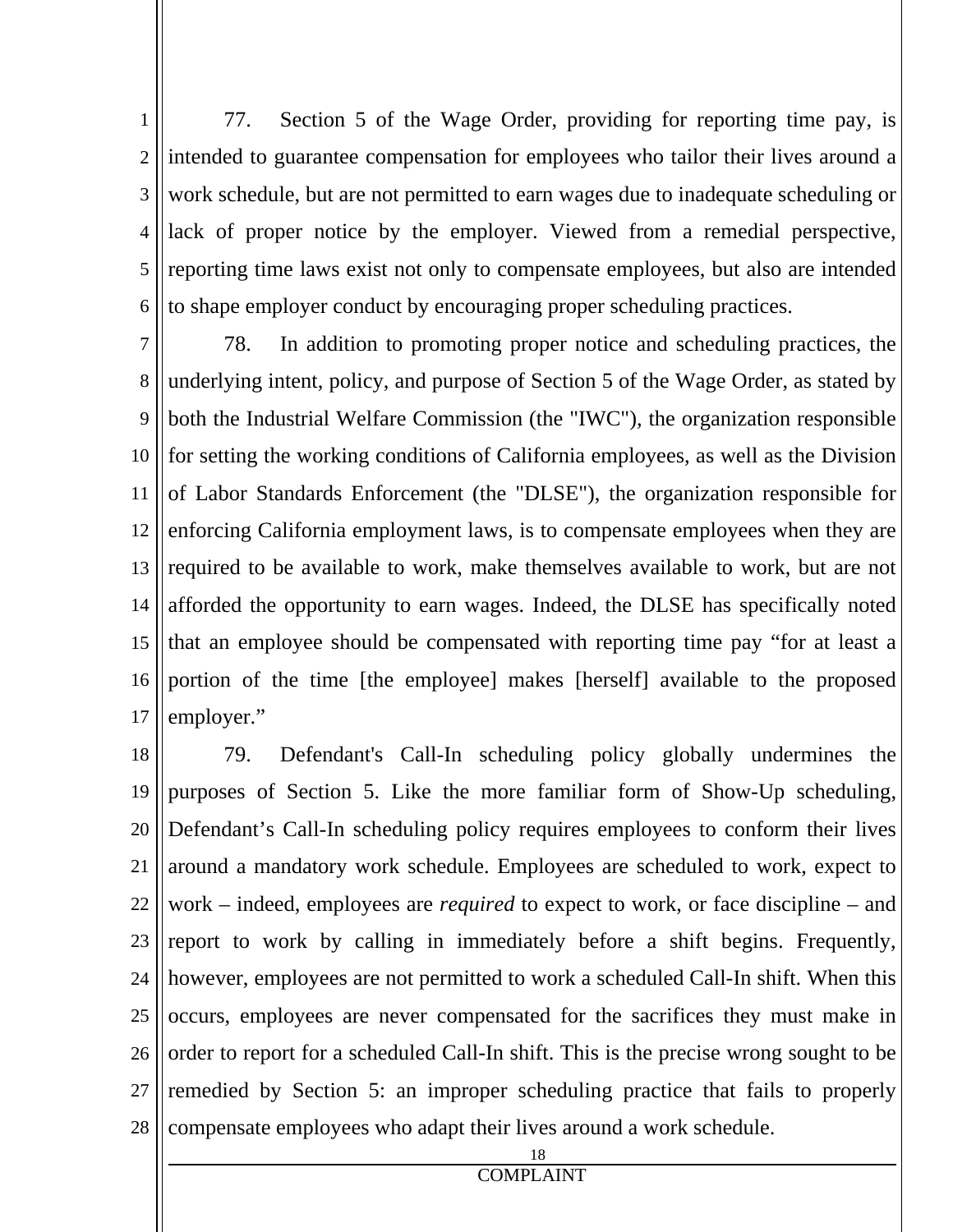1 2 3 4 5 6 7 8 9 10 80. Defendant's Call-In scheduling policy is further unfair, and simultaneously, undermines fair competition, by shifting the risks implicit in scheduling to its employees – all while undermining the purposes of Section 5. Specifically, in a competitive marketplace, retail scheduling practices represent one of many components to maximizing profit. These scheduling practices represent a balancing act between the need to maximize sales, i.e., having optimal sales floor coverage with its employees, and the need to minimize employee overhead costs. Sometimes, retailers are overleveraged and realize greater than optimal employee overhead costs. Other times, retailers are underleveraged and cannot maximize sales.

11 12 13 14 15 16 17 18 19 20 21 22 23 24 25 26 27 28 81. Defendant's Call-In policy, however, harms fair competition by violating the spirit and purpose of reporting time laws and shifting the risks implicit in scheduling to the employee. Specifically, rather than risk greater than optimal employee overhead – something every retailer must do when complying with the purpose of reporting time laws – Defendant's Call-In policy allows them to *require* an employee report to work any time, but at no time would Defendant have to furnish reporting time pay or provide the employee an opportunity to earn wages, despite the fact that the employee was *required* to be available to work a scheduled Call-In shift. This undermines fair competition because retailers who comply with the purposes of reporting time laws – or as the DLSE has put it, those who compensate their employees "for at least a portion of the time [the employee] makes [herself] available to the proposed employer" – cannot *always* realize optimal employee overhead costs while simultaneously realizing optimal employee presence to maximize sales. By undermining California's reporting time laws, Defendant achieves this anti-competitive advantage. And the only way Defendants are able to enjoy this anti-competitive circumstance is by passing both the risk and the burden of proper notice and scheduling practices onto the employees, in direction contravention of the purpose of Section 5, and at great expense to their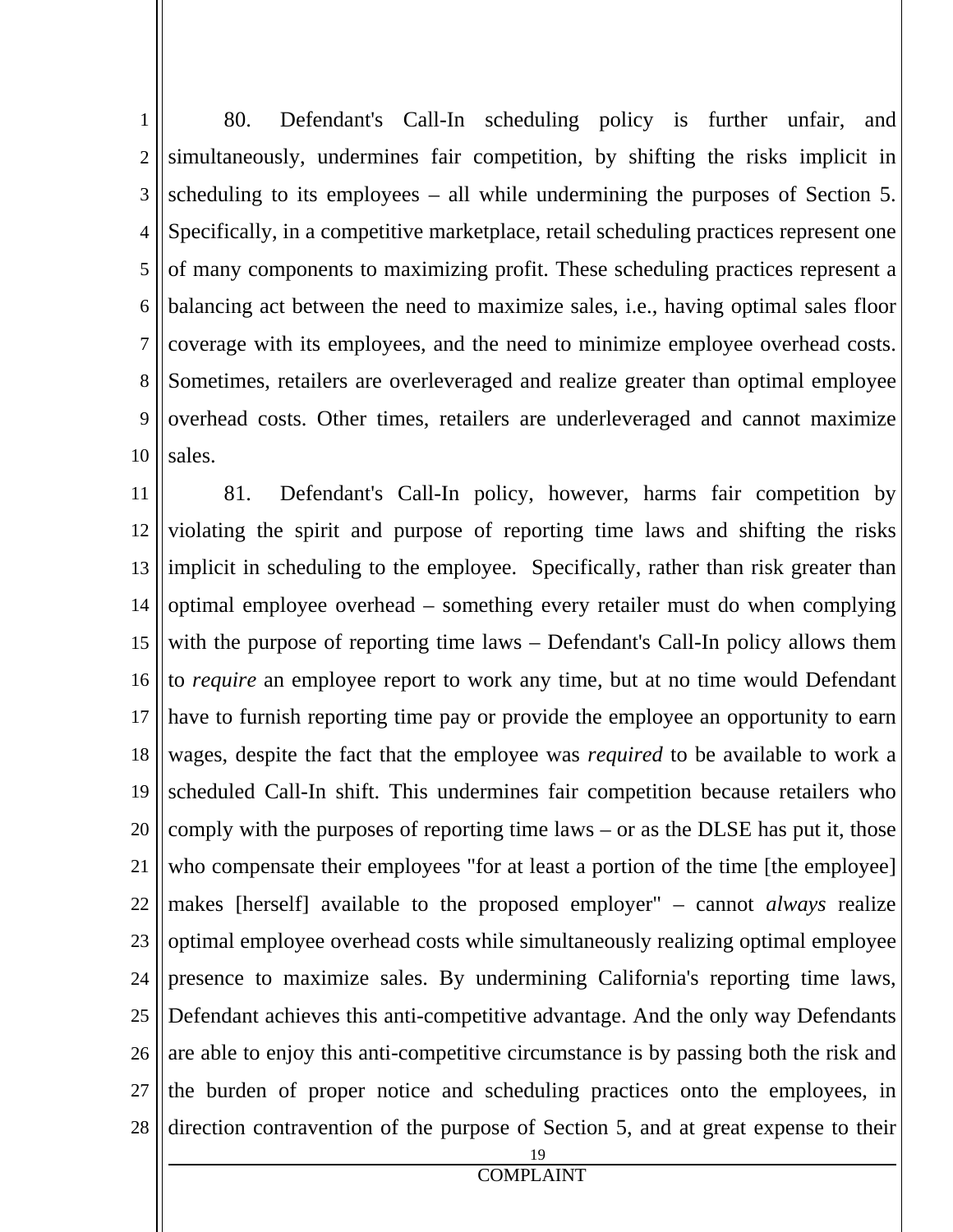1 employee's welfare.

4

5

6

20

21

22

2 3 82. As such, Defendants' Call-In scheduling policy constitutes an "unfair" business practice under the UCL.

## **EIGHTH CAUSE OF ACTION**

# **CIVIL PENALTIES UNDER THE CALIFORNIA PRIVATE ATTORNEYS GENERAL ACT ("PAGA") (Labor Code §§ 2698,** *et seq.***)**

7 8 83. Plaintiff hereby incorporates by reference the preceding paragraphs of this complaint as though set forth in full at this point.

9 10 84. PAGA permits Plaintiffs to recover civil penalties for the violation(s) of the Labor Code sections enumerated in Labor Code section 2699.5.

11 12 13 14 85. PAGA provides as follows: "[n]otwithstanding any other provision of law, a Plaintiff may as a matter of right amend an existing complaint to add a cause of action arising under this part at any time within 60 days of the time periods specified in this part."

15 16 86. Defendant's conduct, as alleged herein, violates numerous sections of the California Labor Code including, but not limited to, the following:

17 18 19 (a) Violation of Labor Code sections 1194, 1197, and 1197.1 for Defendants' failure to compensate Plaintiffs and all aggrieved employees with at least minimum wages for all hours worked as alleged herein;

 (b) Violation of Labor Code section 226(a) for failure to provide accurate wage statements to Plaintiffs and other aggrieved employees as alleged herein;

#### 23 24 (c) Violation of Labor Code section 1174(d) for failing to maintain records as alleged herein;

25 26 (d) Violation of Labor Code sections 201, 202, and 203 for failure to pay all unpaid wages upon termination as alleged herein; and

27 28 (e) Violation of Labor Code section 204 for failure to pay all earned wages owed to Plaintiffs and other aggrieved employees during employment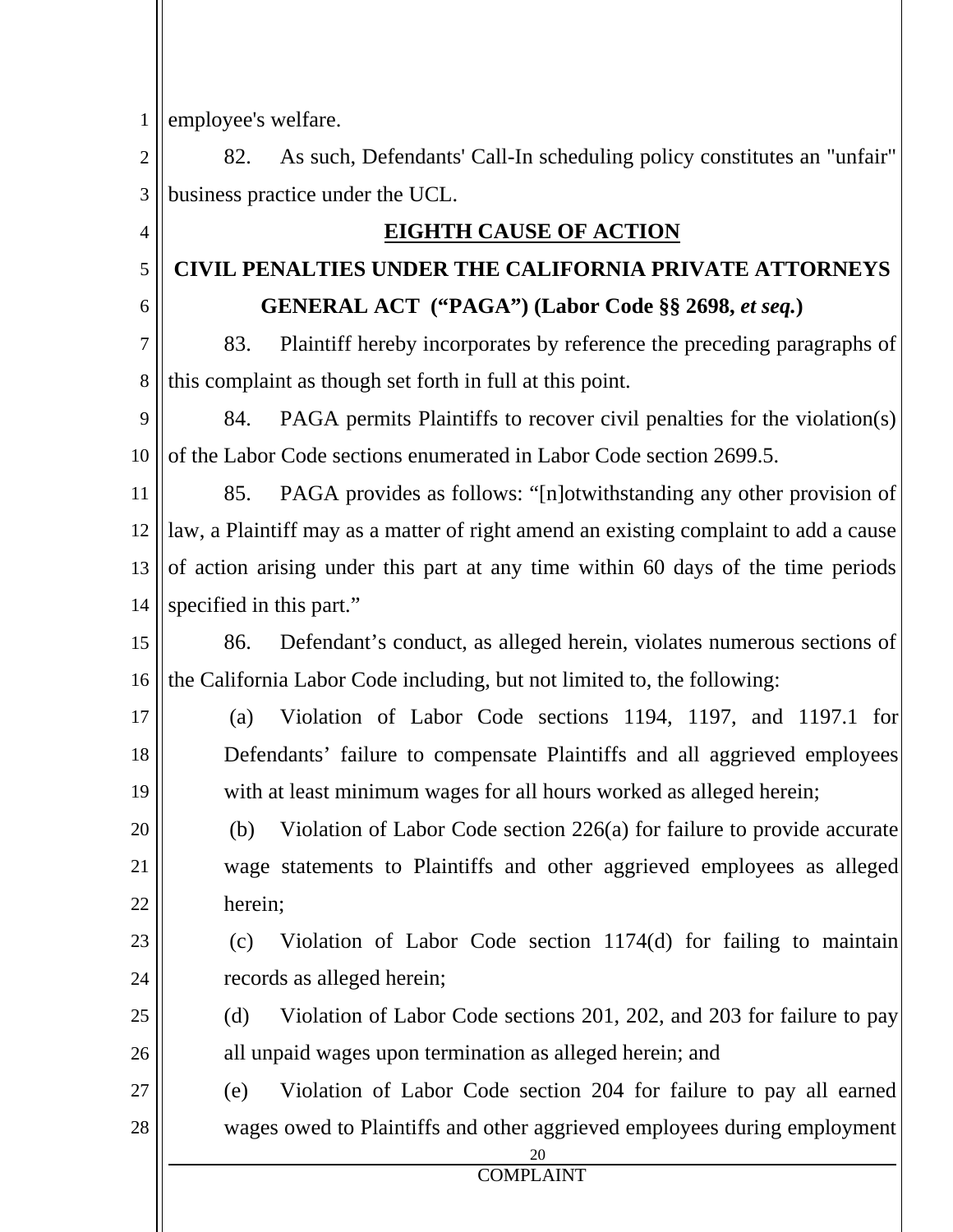as alleged herein.

1

2 3 4 5 87. California Labor Code section 1198 also makes it illegal to employ an employee under conditions of labor that are prohibited by the applicable wage order. Discussed herein, Defendant's conduct violates Wage Order number 7, Section 5, requiring reporting time pay for the Call-In Policy.

6 7 8 9 10 11 12 13 14 15 88. California Labor Code section 204 requires that all wages earned by any person in any employment between the 1st and the 15th days, inclusive, of any calendar month, other than those wages due upon termination of an employee, are due and payable between the 16th and the 26th day of the month during which the labor was performed, and that all wages earned by any person in any employment between the 16th and the last day, inclusive, of any calendar month, other than those wages due upon termination of an employee, are due and payable between the 1st and the 10th day of the following month. California Labor Code section 204 also requires that all wages earned for labor in excess of the normal work period shall be paid no later than the payday for the next regular payroll period.

16 17 18 19 20 21 22 23 89. California Labor Code section 210 provides: "In addition to, and entirely independent and apart from, any other penalty provided in this article, every person who fails to pay the wages of each employee as provided in Sections 201.3, 204, 204b, 204.1, 204.2, 205, 205.5, and 1197.5, shall be subject to a civil penalty as follows: (1) For any initial violation, one hundred dollars (\$100) for each failure to pay each employee. (2) For each subsequent violation, or any willful or intentional violation, two hundred dollars (\$200) for each failure to pay each employee, plus 25 percent of the amount unlawfully withheld."

24 25 26 27 28 90. Labor Code section 558(a) provides "[a]ny employer or other person acting on behalf of an employer who violates, or causes to be violated, a section of this chapter or any provision regulating hours and days of work in any order of the Industrial Welfare Commission shall be subject to a civil penalty as follows: (1) For any initial violation, fifty dollars (\$50) for each underpaid employee for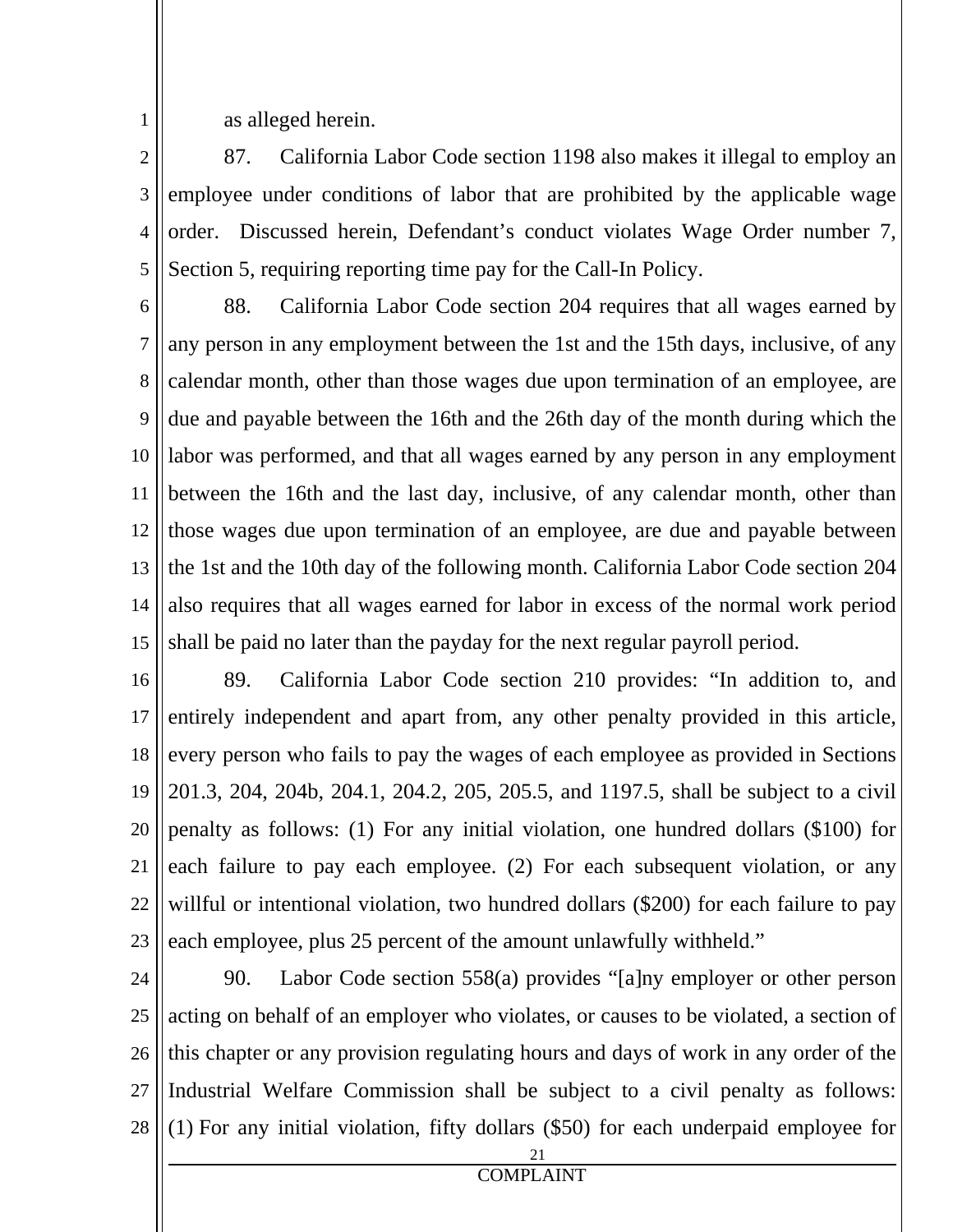1 2 3 4 5 6 7 8 each pay period for which the employee was underpaid in addition to an amount sufficient to recover underpaid wages. (2) For each subsequent violation, one hundred dollars (\$100) for each underpaid employee for each pay period for which the employee was underpaid in addition to an amount sufficient to recover underpaid wages. (3) Wages recovered pursuant to this section shall be paid to the affected employee." Labor code section 558(c) provides "[t]he civil penalties provided for in this section are in addition to any other civil or criminal penalty provided by law."

9 10 11 12 91. Defendant, at all times relevant to this complaint, were employers or persons acting on behalf of an employer(s) who violated Plaintiff's and other aggrieved employees' rights by violating various sections of the California Labor Code as set forth above.

13 14 15 16 17 92. As set forth above, Defendant has violated numerous provisions of both the Labor Code sections regulating hours and days of work as well as the applicable order of the IWC. Accordingly, Plaintiff seeks the remedies set forth in Labor Code section 558 for herself, the State of California, and all other aggrieved employees.

18 19 20 21 22 23 24 93. Pursuant to PAGA, and in particular California Labor Code sections 2699(a), 2699.3, 2699.5 and 558, Plaintiff, acting in the public interest as a private attorney general, seeks assessment and collection of unpaid wages and civil penalties for Plaintiff, all other aggrieved employees, and the State of California against Defendant, in addition to other remedies, for violations of California Labor Code sections 201, 202, 203, 204, 210, 221, 224, 226(a), 226.7, 510, 512(a), 1174, 1194, 1197, 1197.1, 1198, 2800 and 2802.

25 26 27 28 94. Plaintiff claims herein all penalties permitted by the Private Attorneys General Act of 2004 (PAGA), Labor Code § 2698, *et seq*., and has complied with the procedures for bringing suit specified by Labor Code § 2699.3. By letter dated January 7, 2016, Plaintiff gave written notice by certified mail to the Labor and

<u>22</u>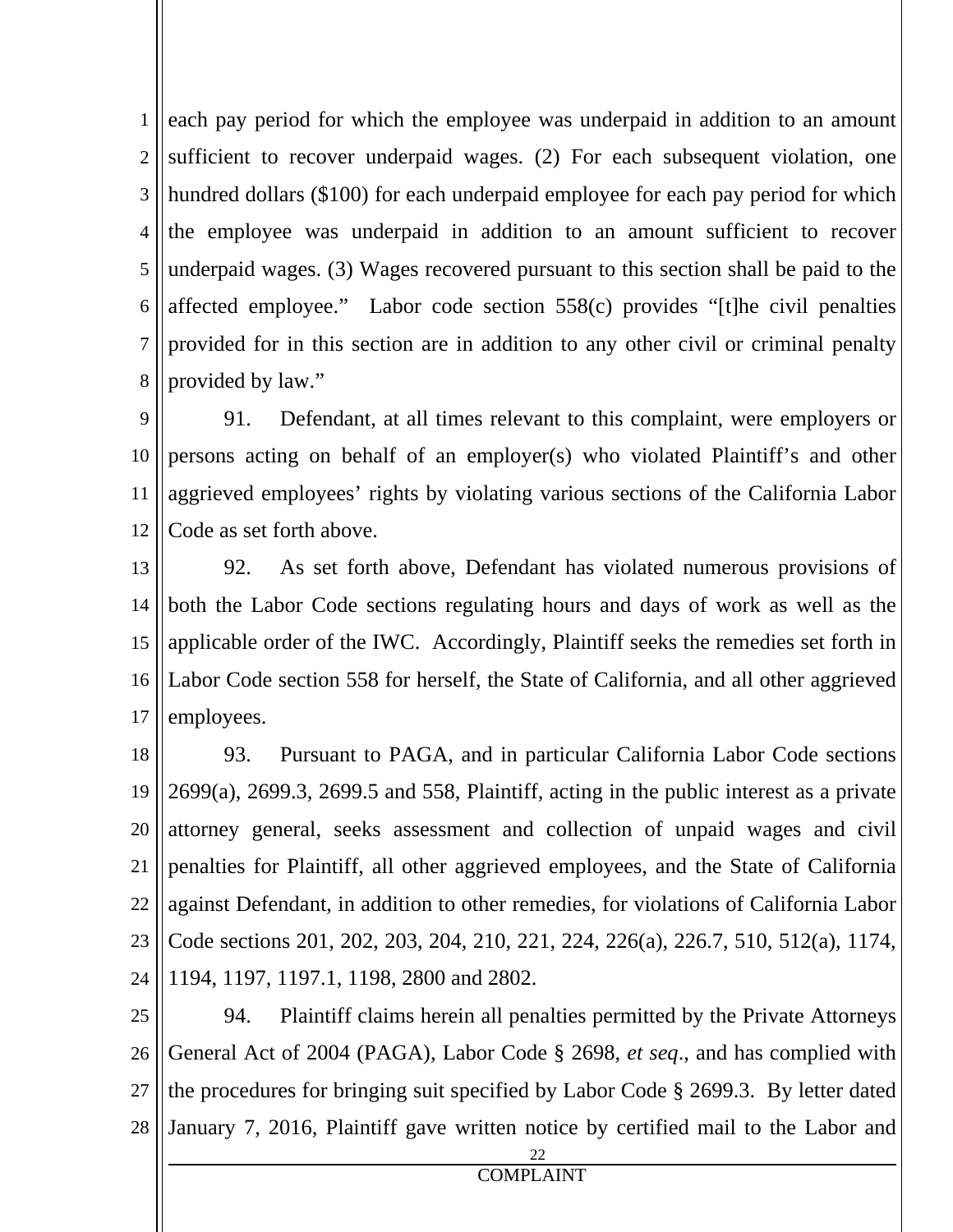| $\overline{2}$ | Workforce Development Agency ("LWDA"), and Defendants, of the specific<br>provisions of the Labor Code alleged to have been violated, including the facts and |                                                                                            |  |
|----------------|---------------------------------------------------------------------------------------------------------------------------------------------------------------|--------------------------------------------------------------------------------------------|--|
| 3              |                                                                                                                                                               |                                                                                            |  |
| $\overline{4}$ | theories to support the alleged violations.<br><b>PRAYER FOR RELIEF</b>                                                                                       |                                                                                            |  |
| 5              | WHEREFORE, Plaintiff, on behalf of herself, and on behalf of the members                                                                                      |                                                                                            |  |
| 6              | of the Class, prays for judgment against Defendant as follows:                                                                                                |                                                                                            |  |
| 7              | For an order certifying the proposed class;<br>A.                                                                                                             |                                                                                            |  |
| 8              | B.                                                                                                                                                            | For the attorneys appearing on the above caption to be named class                         |  |
| 9              |                                                                                                                                                               | counsel and for the named Plaintiffs to be appointed class                                 |  |
| 10             |                                                                                                                                                               | representatives;                                                                           |  |
| 11             | $\mathsf{C}.$                                                                                                                                                 | For compensatory damages in an amount according to proof with                              |  |
| 12             |                                                                                                                                                               | interest thereon;                                                                          |  |
| 13             | D.                                                                                                                                                            | For economic and/or special damages in an amount according to proof                        |  |
| 14             |                                                                                                                                                               | with interest thereon;                                                                     |  |
| 15             | Ε.                                                                                                                                                            | For payment of unpaid wages in accordance with California labor and                        |  |
| 16             |                                                                                                                                                               | employment law, including, where applicable, liquidated damages;                           |  |
| 17             | F.                                                                                                                                                            | For payment of penalties in accordance with California law;                                |  |
| 18             | G.                                                                                                                                                            | For Defendants to be found to have engaged in unfair competition in                        |  |
| 19             |                                                                                                                                                               | violation of Bus. & Prof. Code §§ 17200, et seq.;                                          |  |
| 20             | H.                                                                                                                                                            | For a permanent injunction against Defendants' Call-In scheduling                          |  |
| 21             |                                                                                                                                                               | practice;                                                                                  |  |
| 22             | $\mathbf{I}$ .                                                                                                                                                | For Defendants to be ordered and enjoined to make restitution to                           |  |
| 23             |                                                                                                                                                               | Plaintiffs and the Class and disgorgement of profits from their                            |  |
| 24             | unlawful business practices and accounting, pursuant to Business and                                                                                          |                                                                                            |  |
| 25             |                                                                                                                                                               | Professions Code §§ 17203 and 17204;                                                       |  |
| 26             | J.                                                                                                                                                            | For interests, attorneys' fees and cost of suit under Labor Code §§ 226                    |  |
| 27             |                                                                                                                                                               | and 1194 and Code of Civil Procedure §1021.5;                                              |  |
| 28             | K.                                                                                                                                                            | For all penalties permitted by California's Private Attorney General's<br><b>COMPLAINT</b> |  |